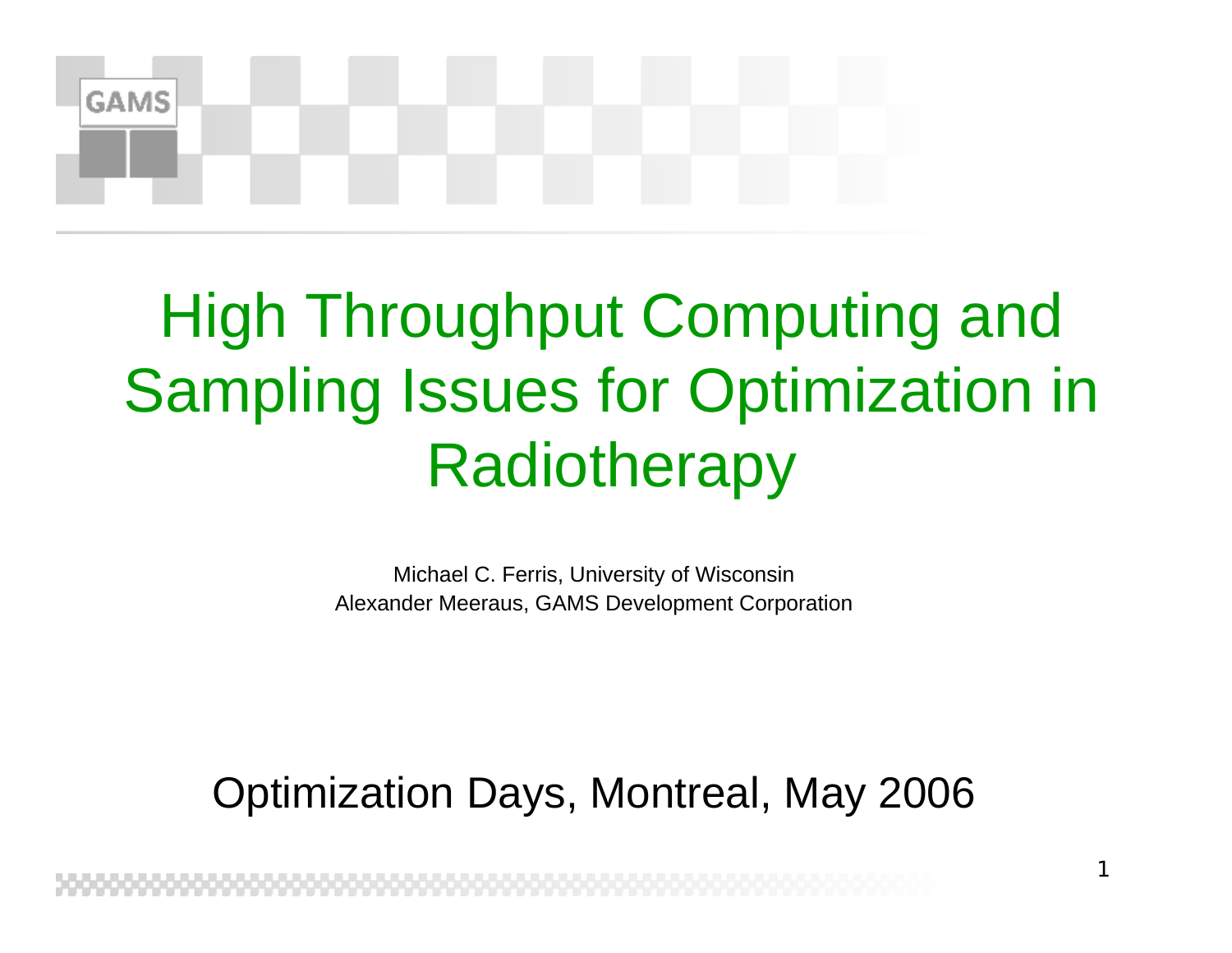## **GAMS Outline**

- **Introduce a medical application**
- **Describe a sampling solution approach**
- **Convert the serial approach to parallel** and/or distributed computing.
- **Speculation about the resurrection of** the service bureau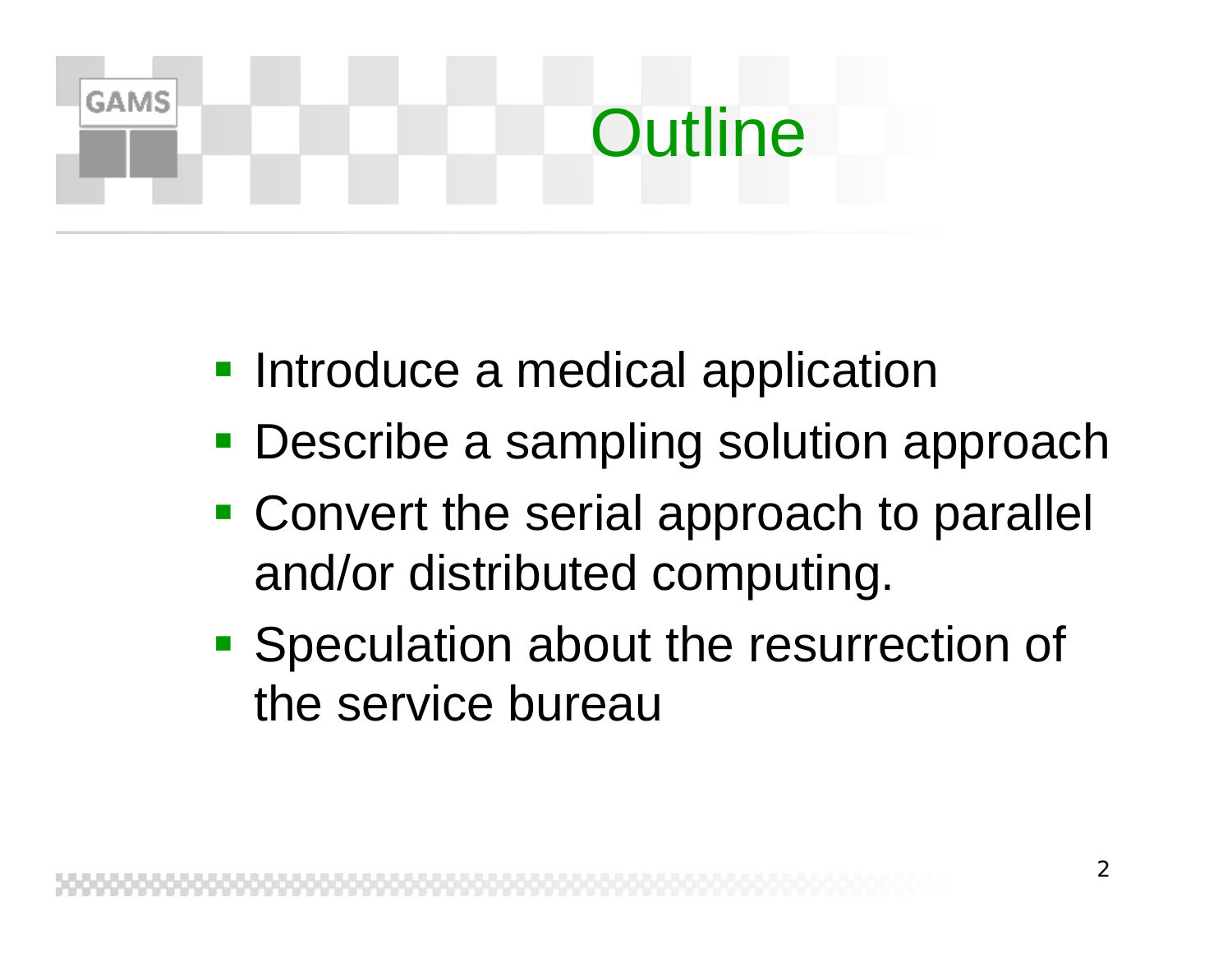#### **GAMS** Radiation Treatment Planning

- Cancer is the 2nd leading cause of death in U.S.
	- **Only heart disease kills more**
- Expected this year in the U.S. (American Cancer Society)
	- New cancer cases =  $1.33$  million ( $> 3,600$ /day)
	- Deaths from cancer =  $556,500$  (> 1,500/day)
	- New brain/nerv. sys. cancer cases  $> 18,300$  ( $> 50$ /day)
- **Cancer treatments: surgery, radiation therapy,** chemotherapy, hormones, and immunotherapy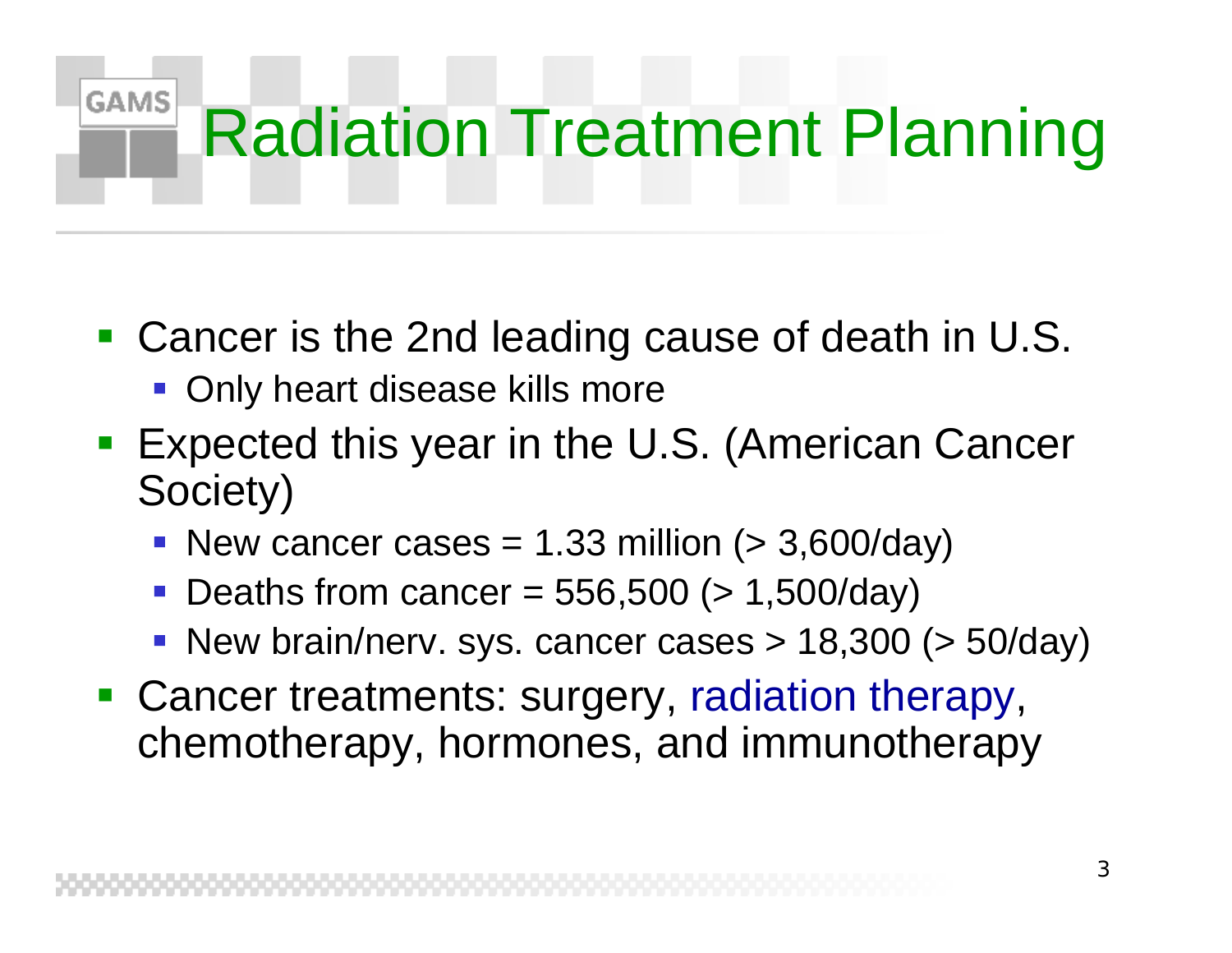#### Radiation As Cancer **GAMS** Treatment

- **Interferes with growth of cancerous cells**
- **Also damages healthy cells, but these** are more able to recover
- **Goal:** deliver specified dose to tumor (PTV) while avoiding excess dose to healthy tissue and at-risk regions (organs)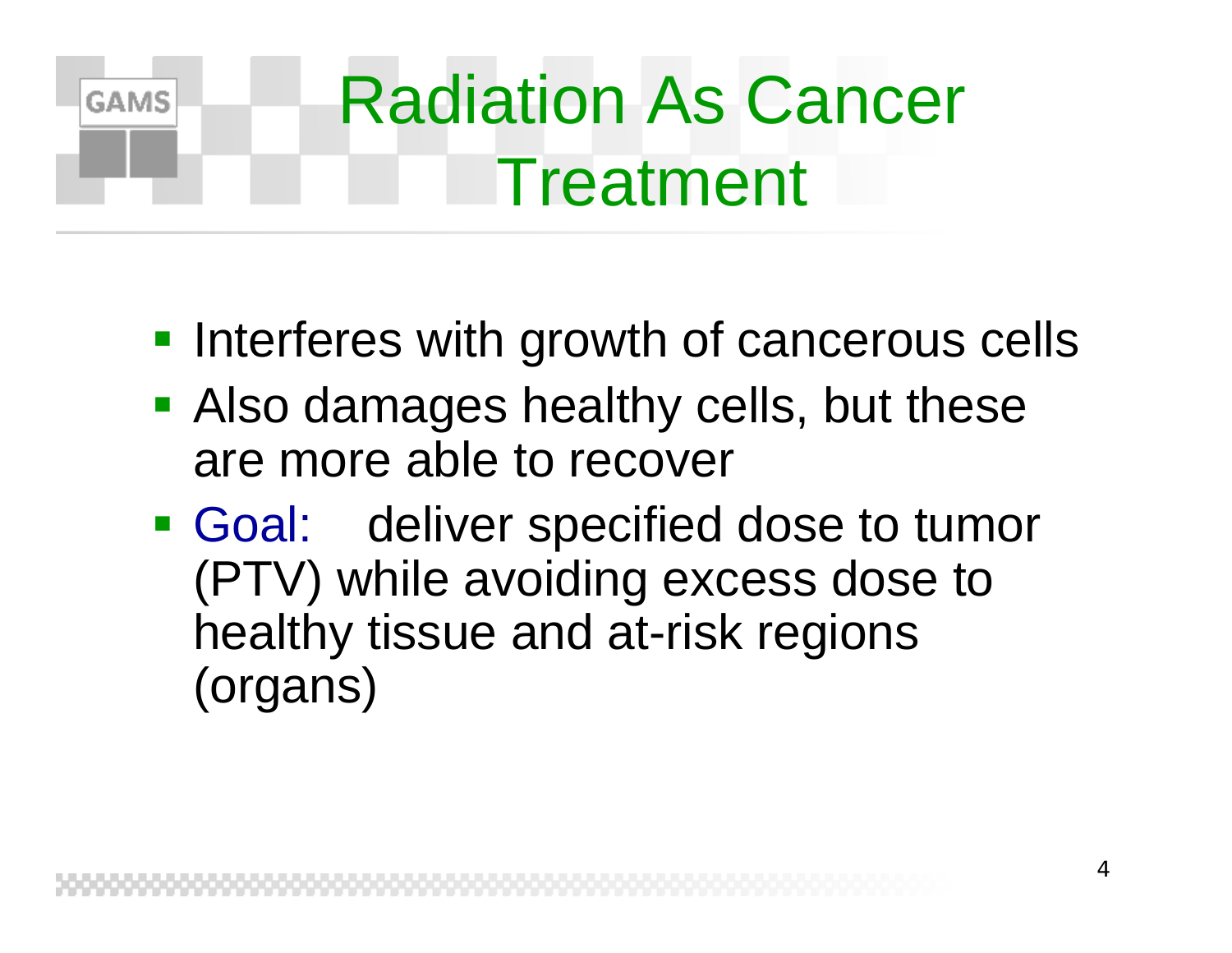## Conformal Radiotherapy



**GAMS** 

L.

 Fire from multiple angles

> Superposition allows high dose in target, low elsewhere





- Beam shaping via collimator
- $\mathbb{R}^n$  Gradient across beam via wedges

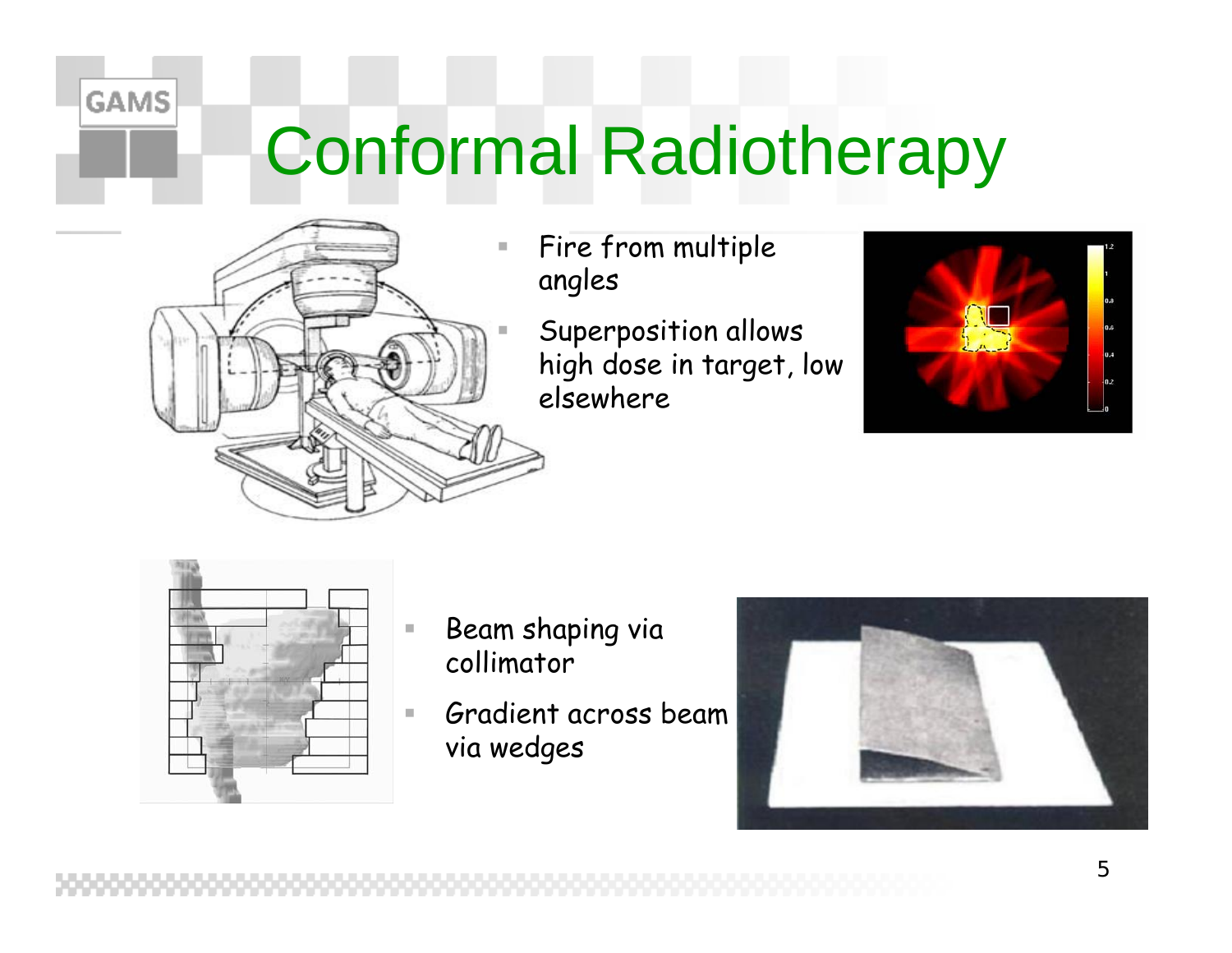

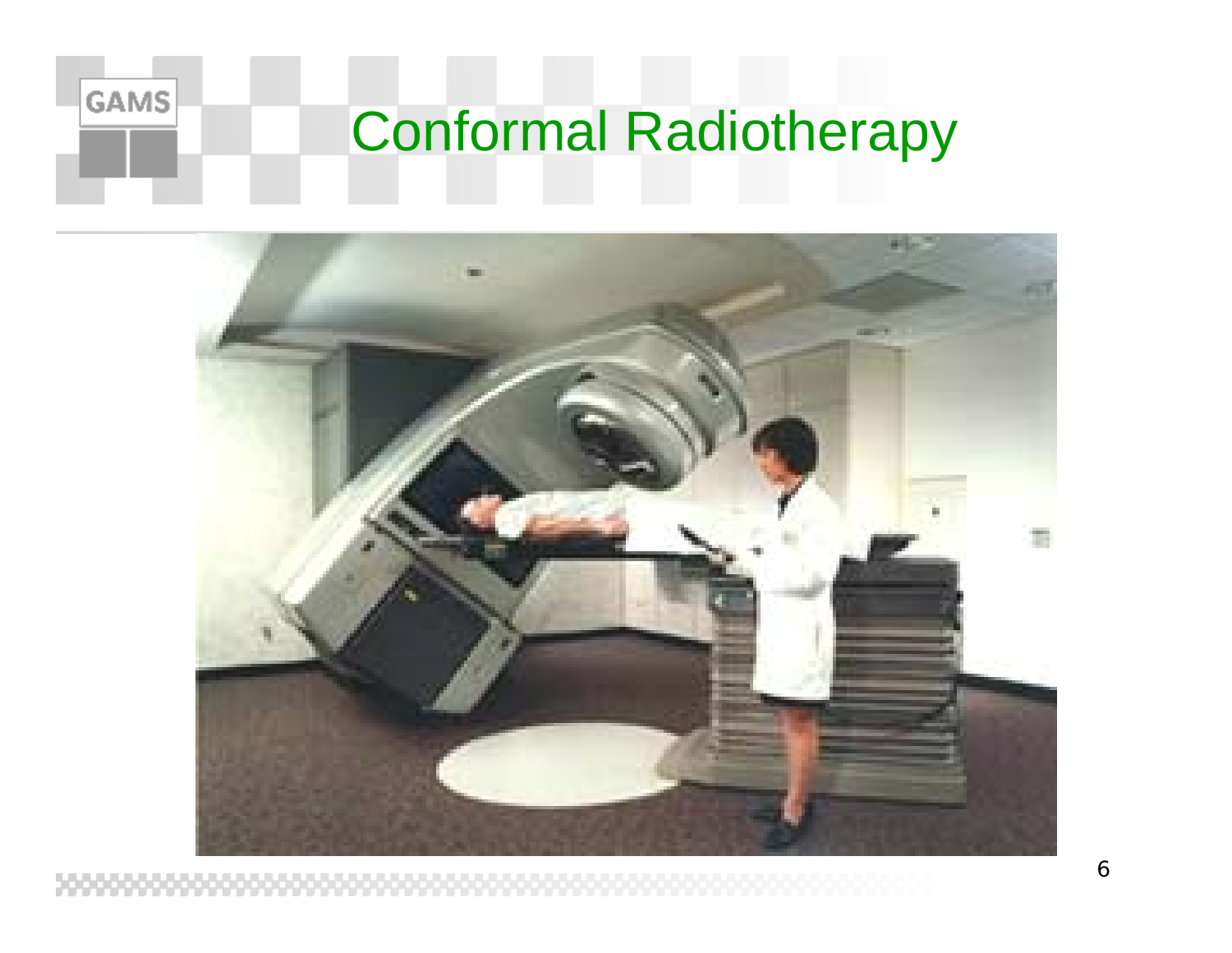



7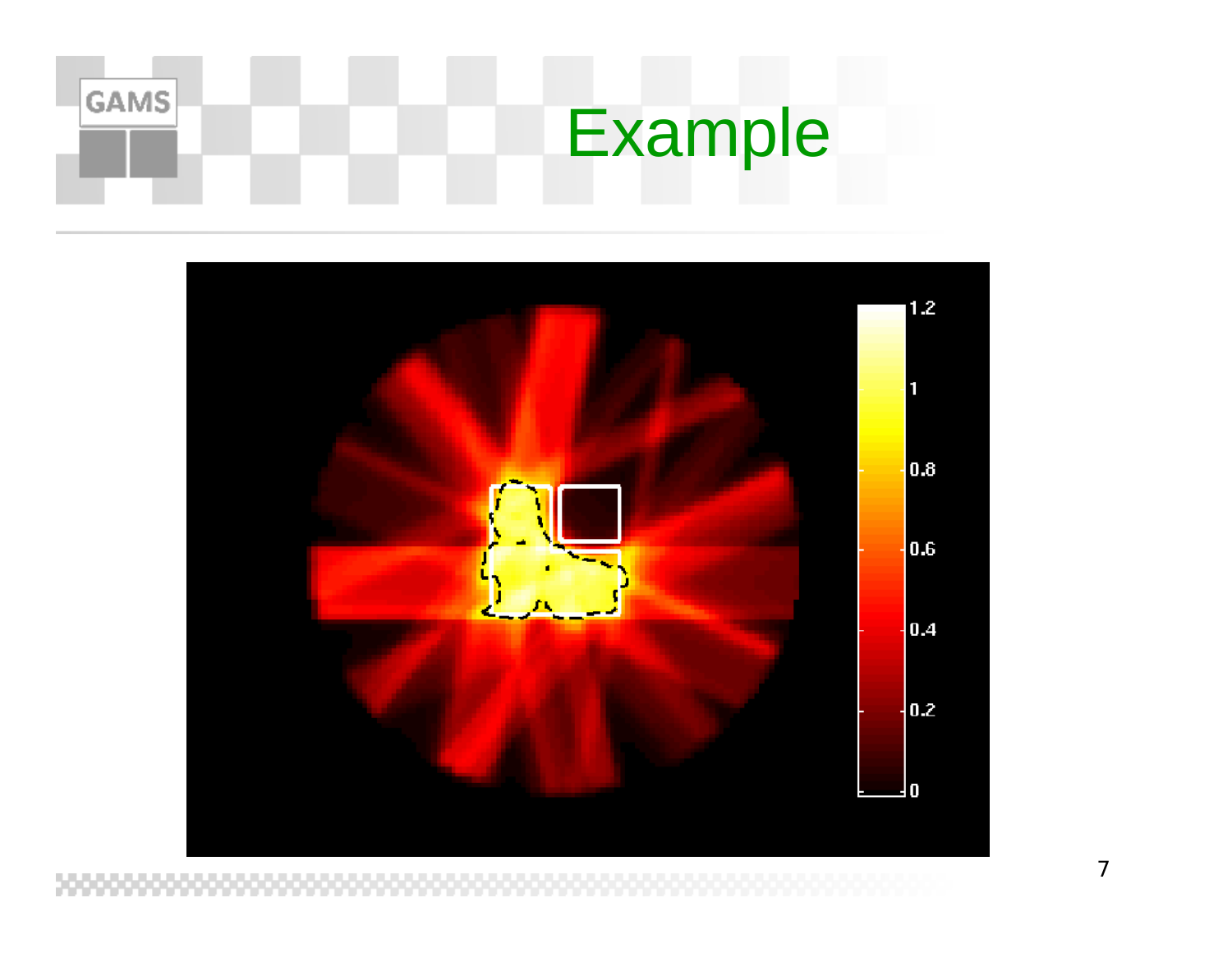#### Beam's eye view

 Beam's eye view at a given angle is determined based upon the beam source that intersects the tumor

**GAMS** 

**The view is constructed** using a multi-leaf collimator



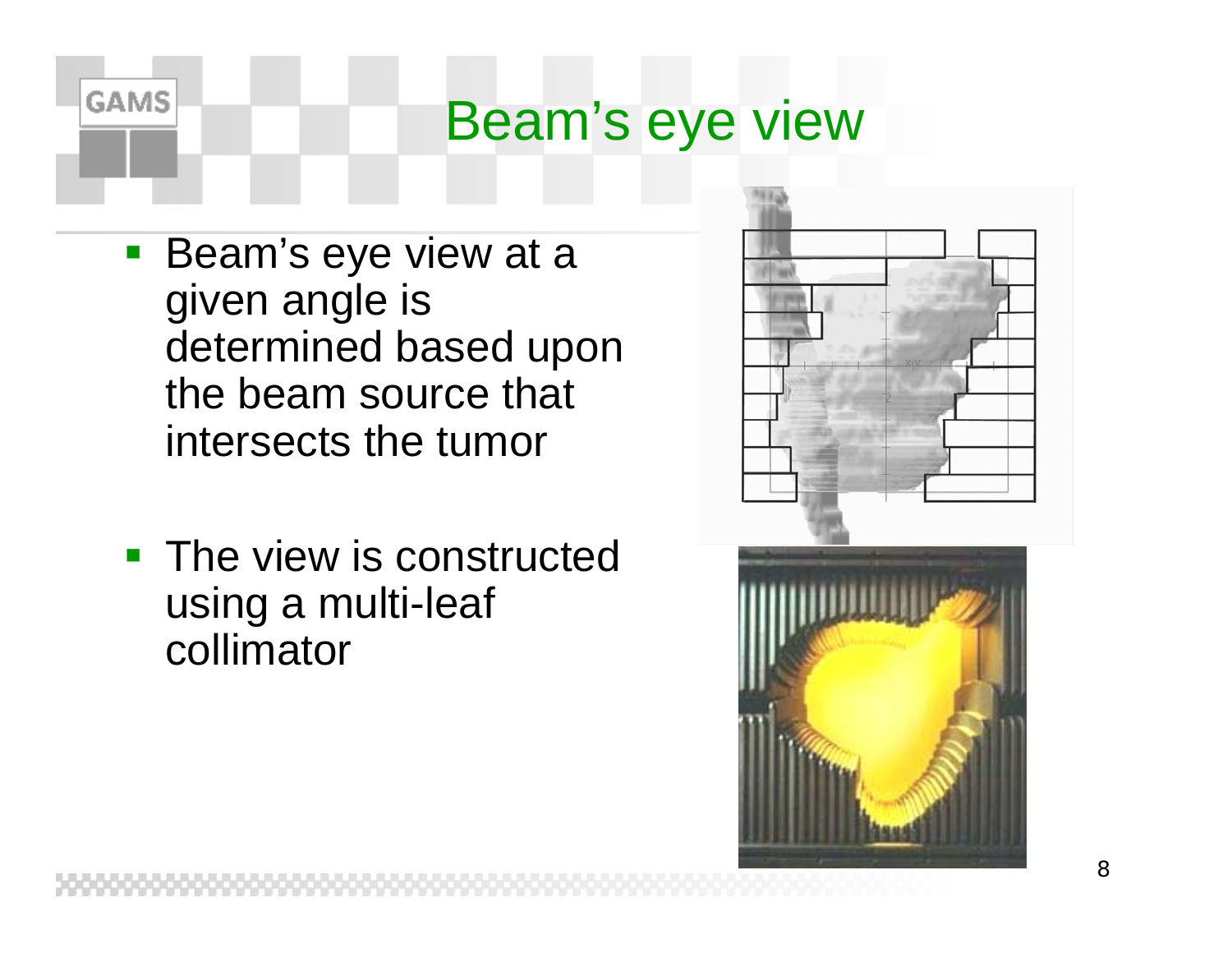## **GAMS Wedges**

- **A** metallic wedge filter can be attached in front of the collimator.
- **If attenuates the** intensity of radiation in a linear fashion from one side to other.



- **Particularly useful for** a curved patient surface
- 5 positions considered: Open, North, East, South, and West.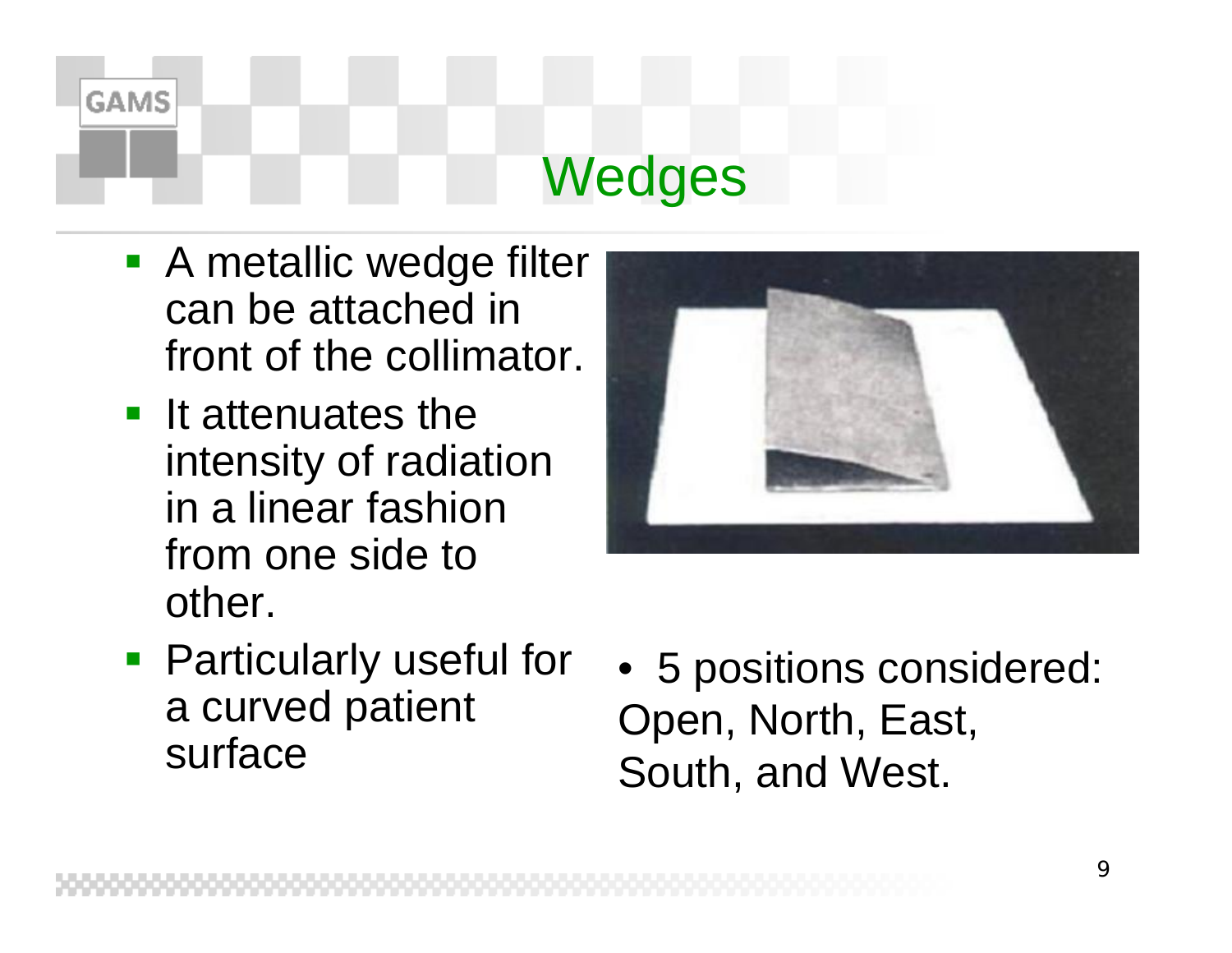## Sample Display

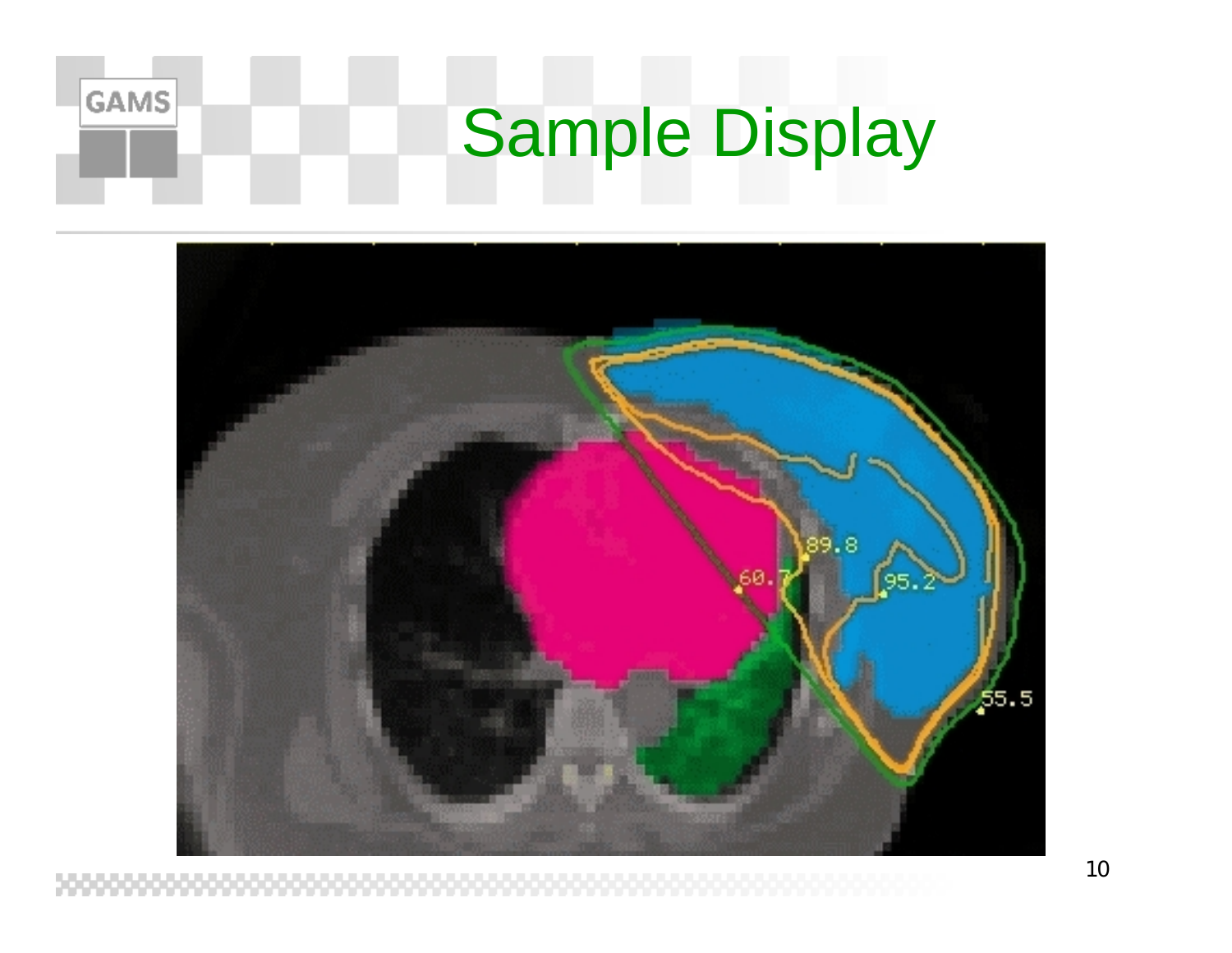

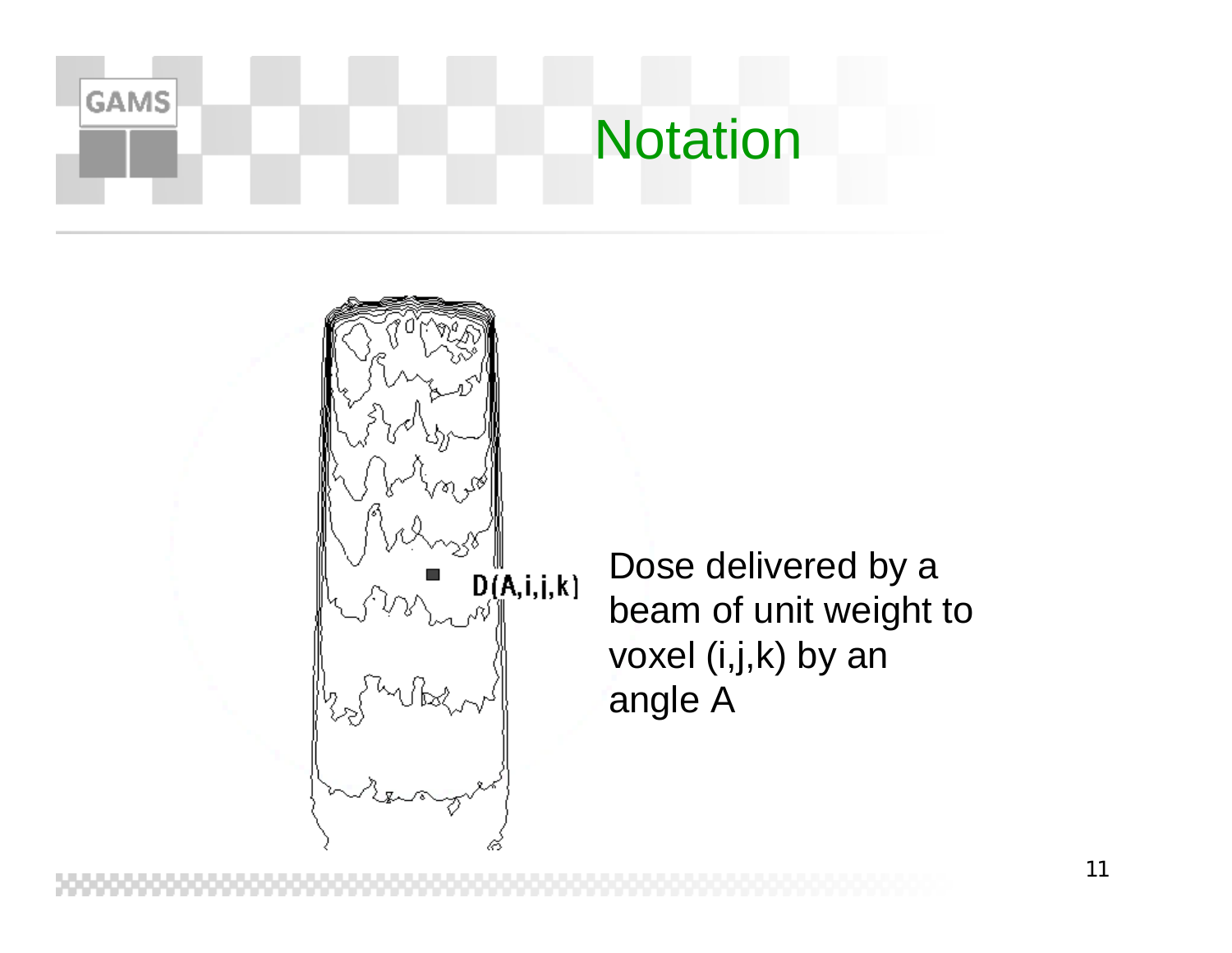## **GAMS** Dose Distribution

- **Experts determine an ideal dose** distribution for a particular target
	- Covers target (tumor)
	- **Limits radiation to healthy/at-risk regions**
- Delivery plan = optimization problem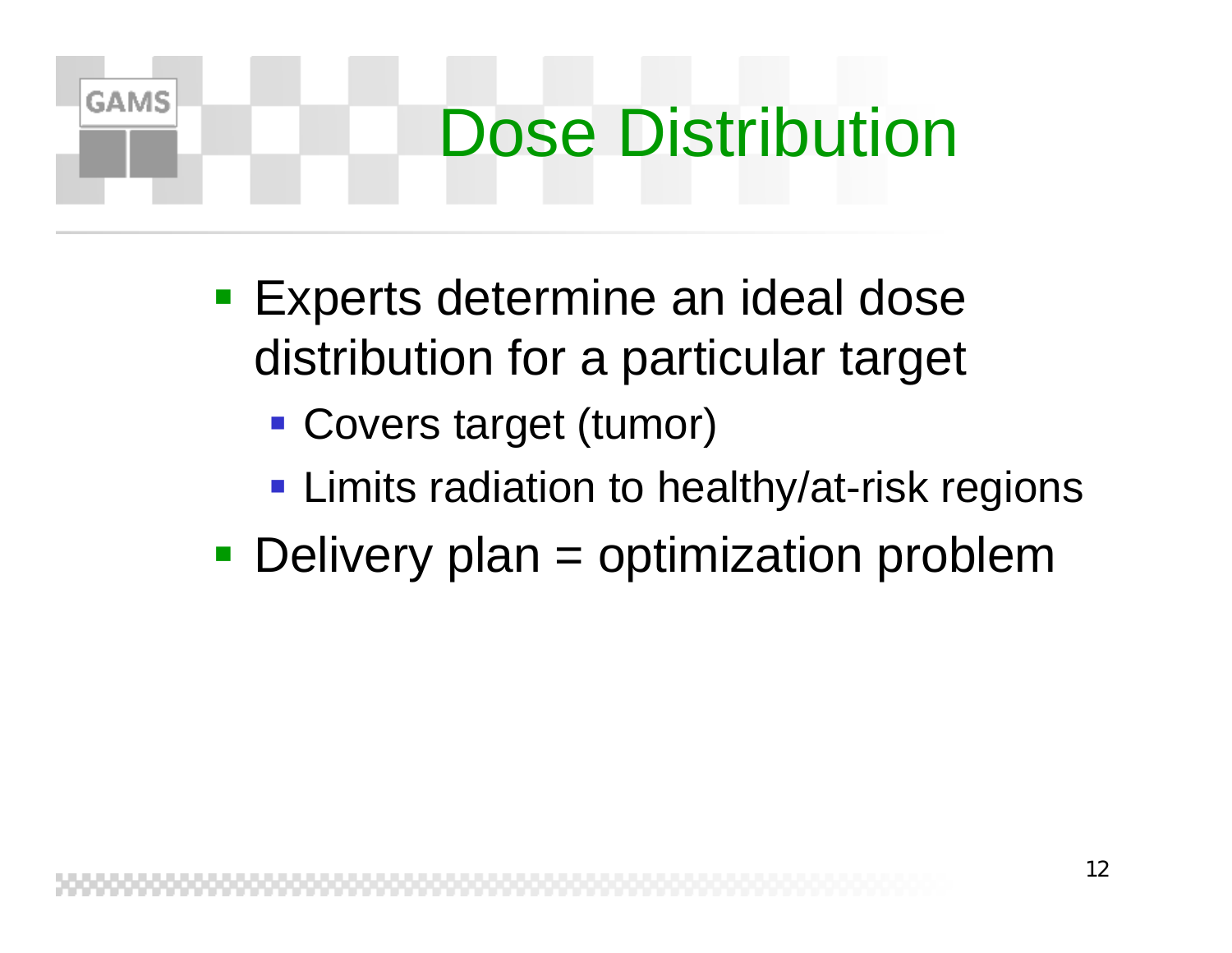

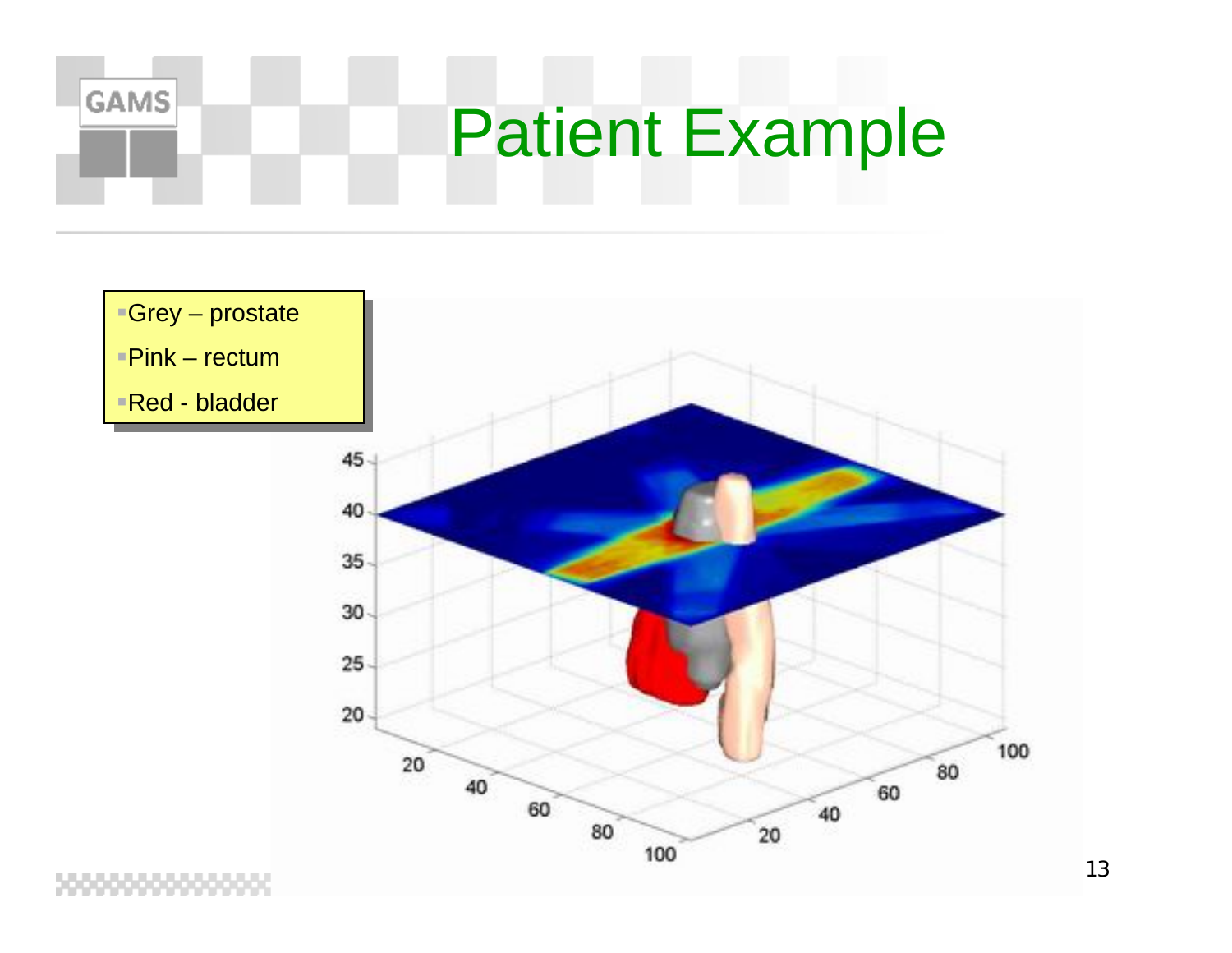## Cumulative Dose Volume

**GAMS** 



14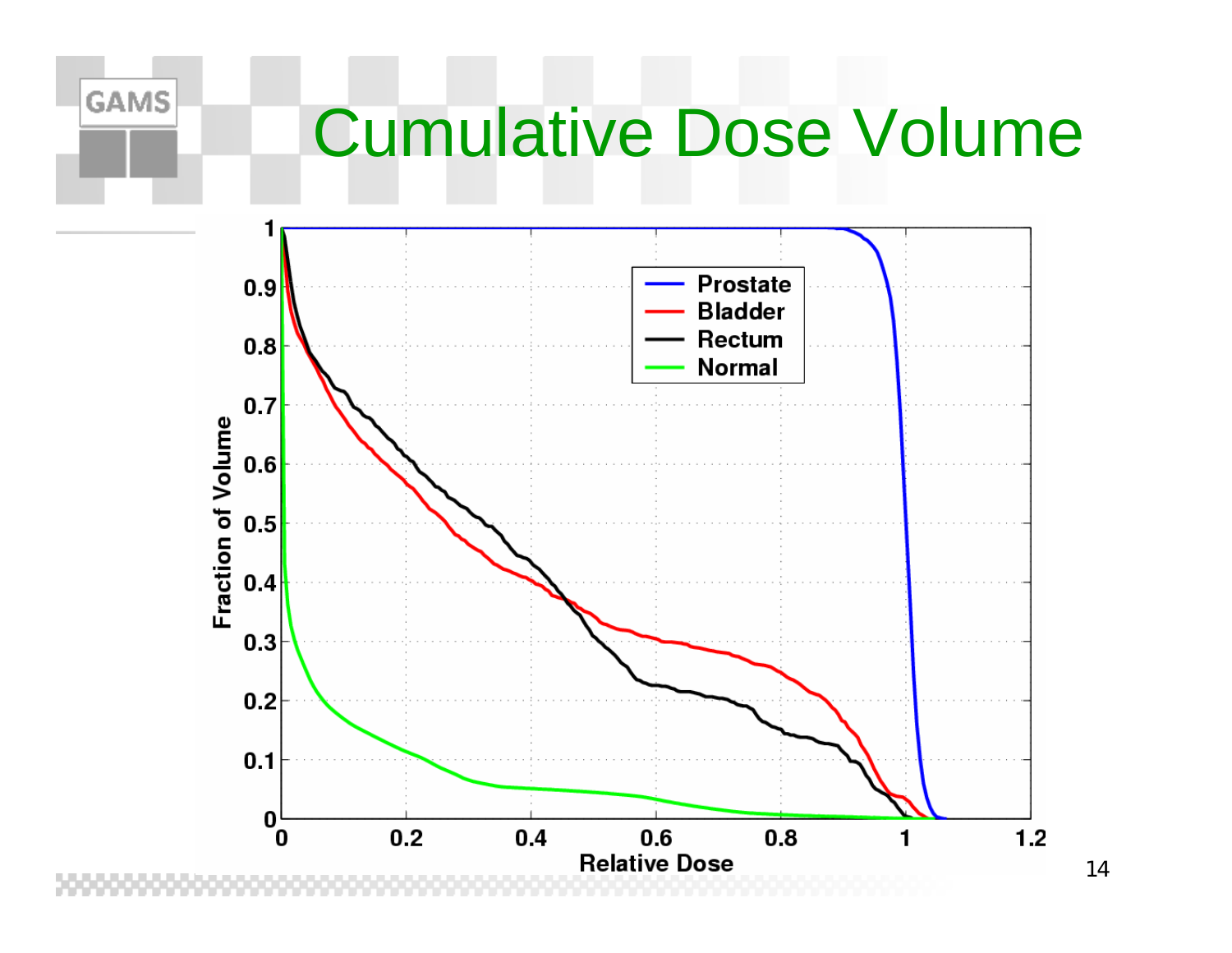## **GAMS** Delivery Plan

#### min  $f(Dose)$  $Dose(i) = \sum_{A} w_A D_A(i)$ subject to  $Dose(Sens(k)) < U(k)$  $L < Dose(Target)$  $w_A > 0$

plus some integrality constraints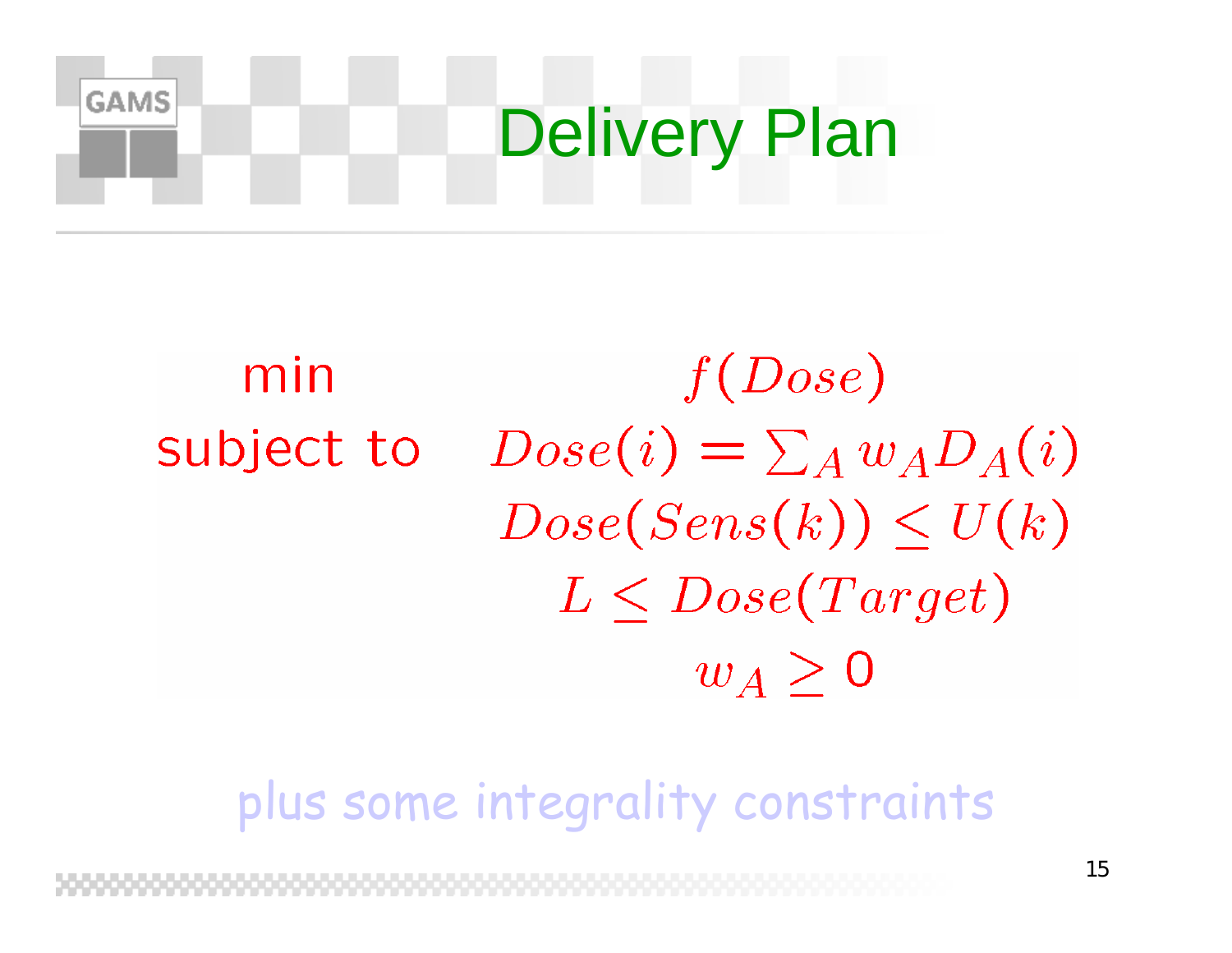Mixed Integer Approach

# $\psi_A = \begin{cases} 1 & \text{if use angle A} \\ 0 & \text{else} \end{cases}$

**GAMS** 

 $0 \leq w_A \leq W \psi_A$  $\sum \psi_A \leq K$ 

 $Dose(i) := \sum_A w_A D_A(i)$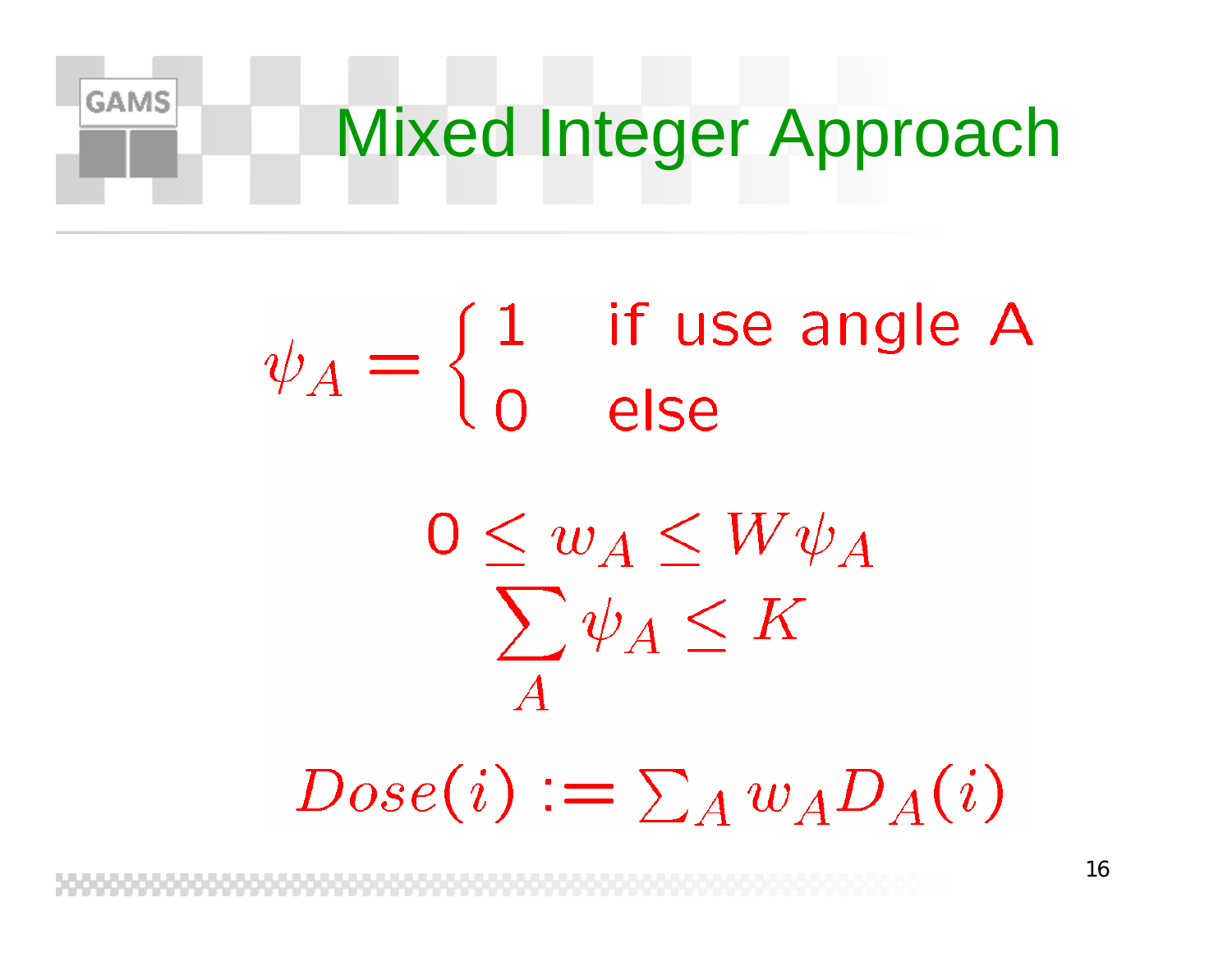## **GAMS** Dose/Volume Constraints

**e.g. no more than 5% of region R can** receive more than U Gy

 $(\bar{U}-U)Viol(i) \geq Dose(i) - U$  $\sum_R Viol(i) \leq \frac{5|R|}{100}$  $Vol(i) \in \{0,1\}$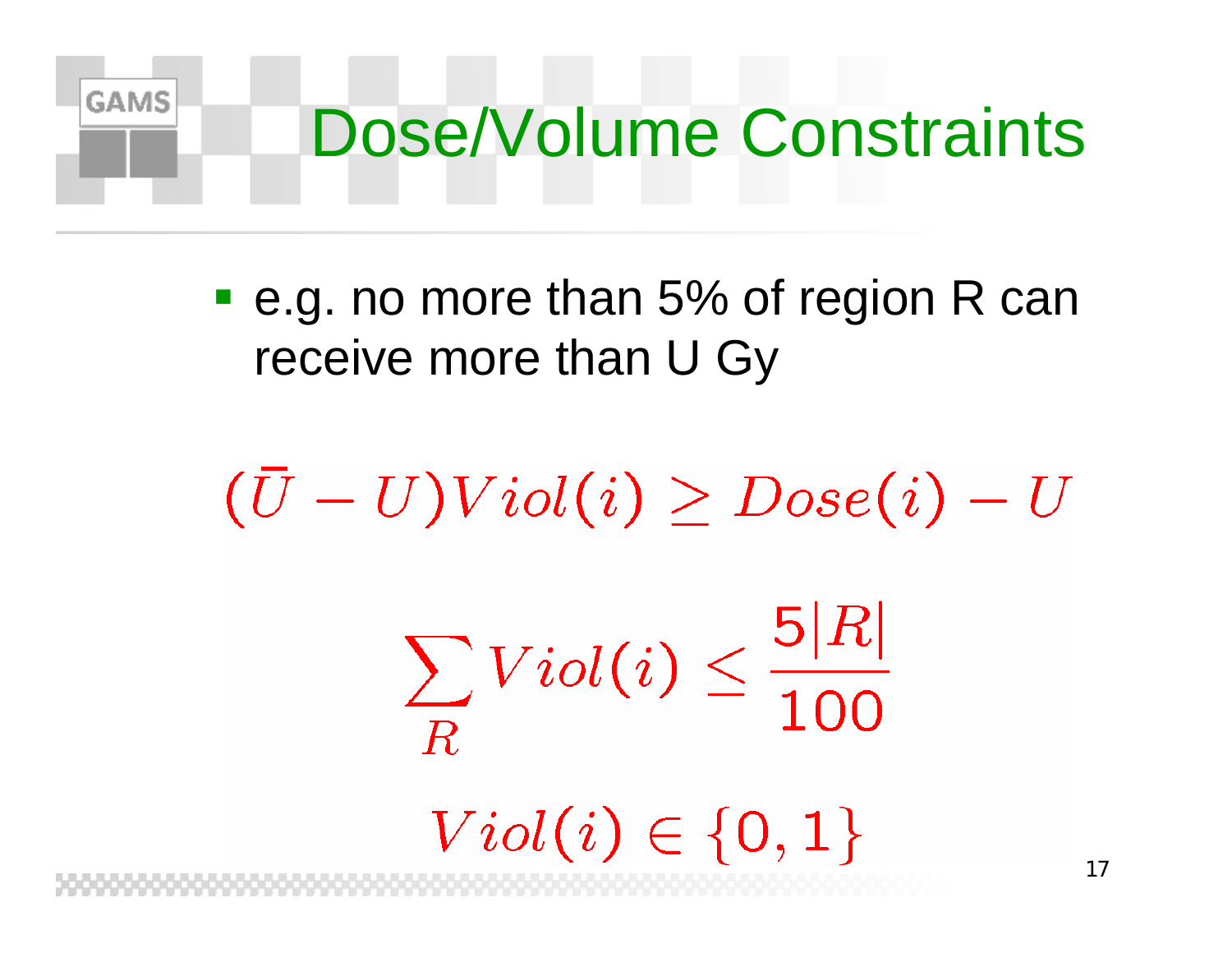## **GAMS** Problems

- **Large computational times**
- $\mathbb{R}^3$ Large variance in computing times
- $\overline{\phantom{a}}$ Ineffective restarts (what if trials?)
- **Large amounts of data**
- $\mathbb{R}^3$ Try sampling of voxels (size reduction)
- **High level branching (choice reduction)**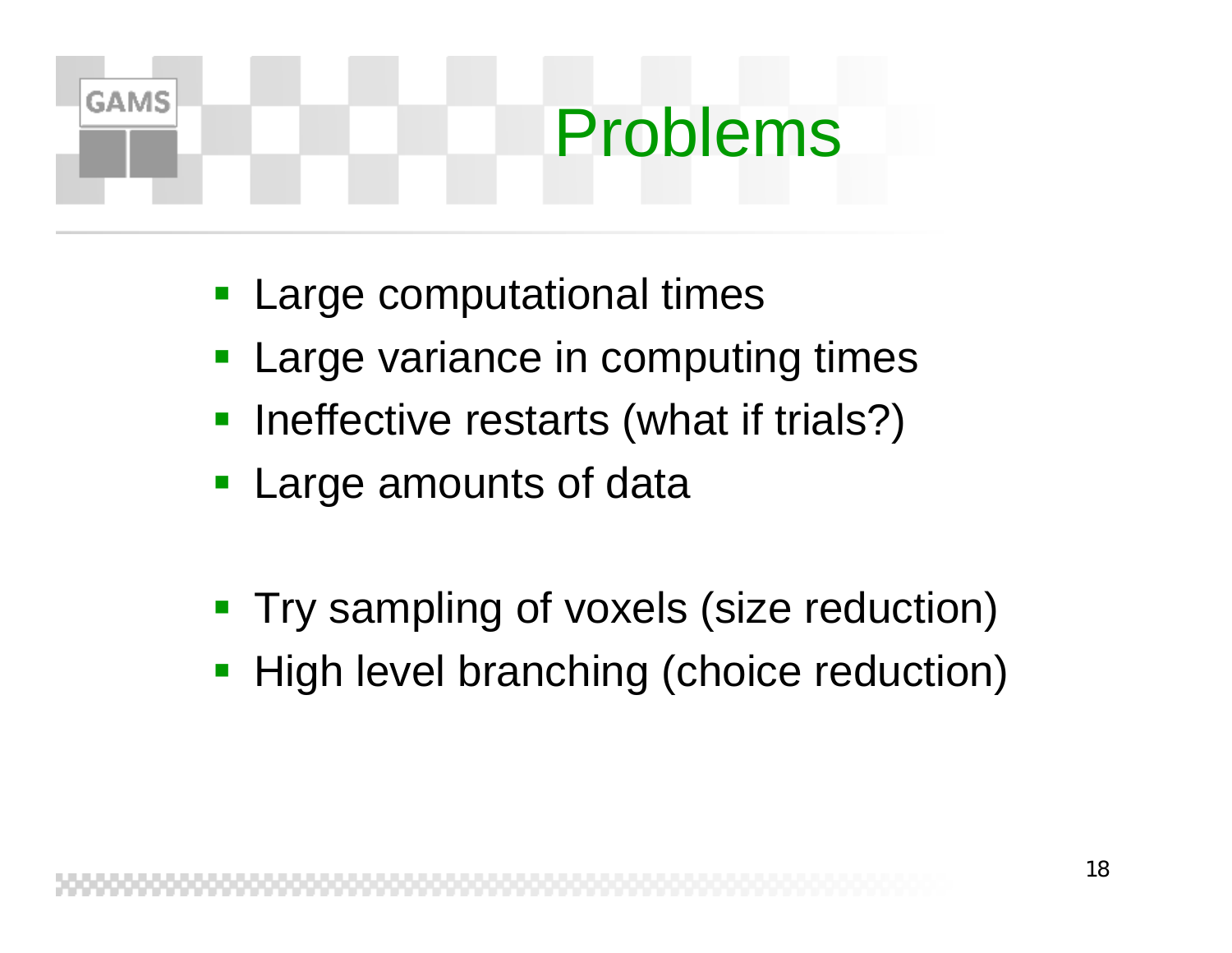## **GAMS** Solution Times



Pelvis example: solution times for various sample rates;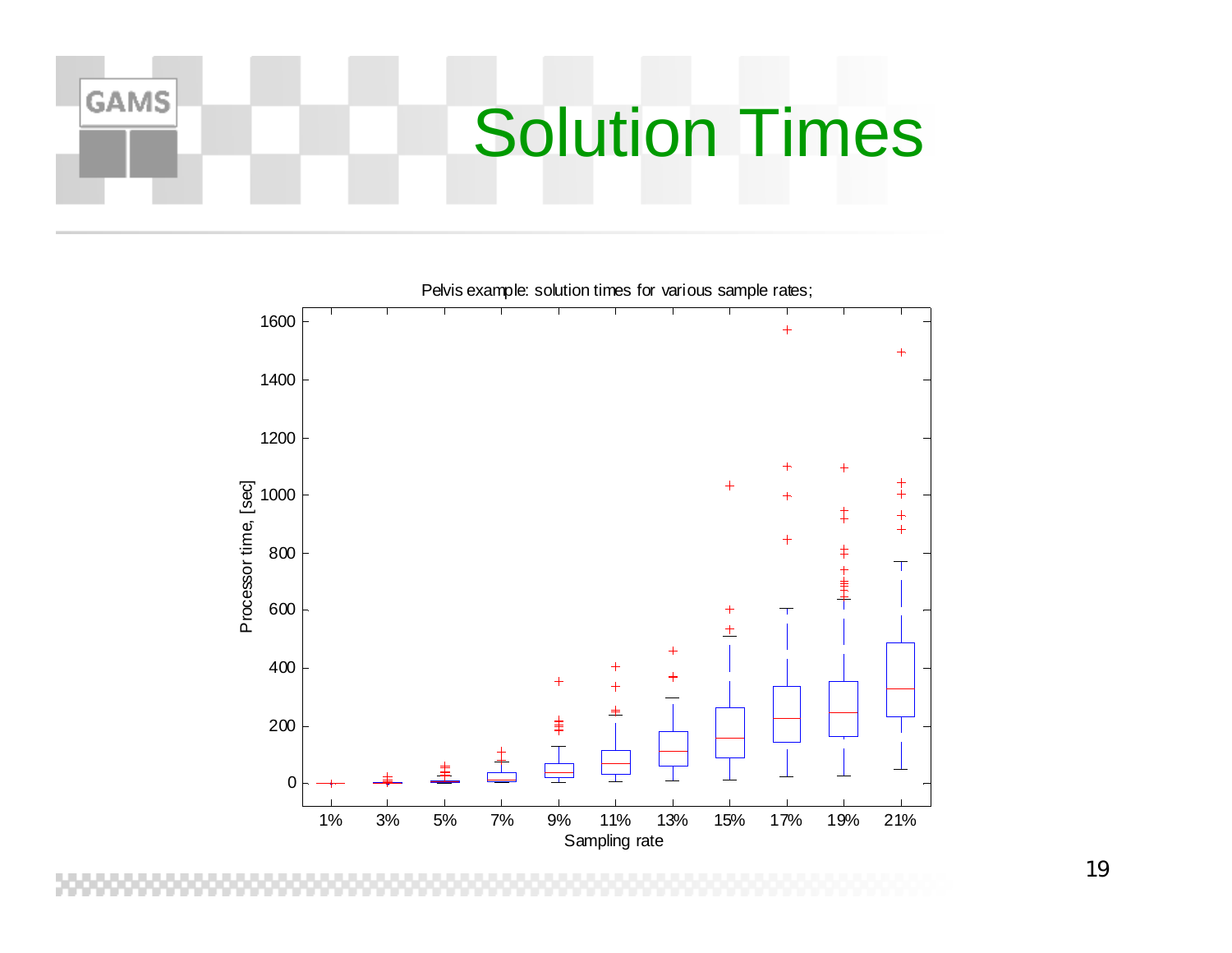## True Objective Values



Pelvis example: objective values for various sample rates;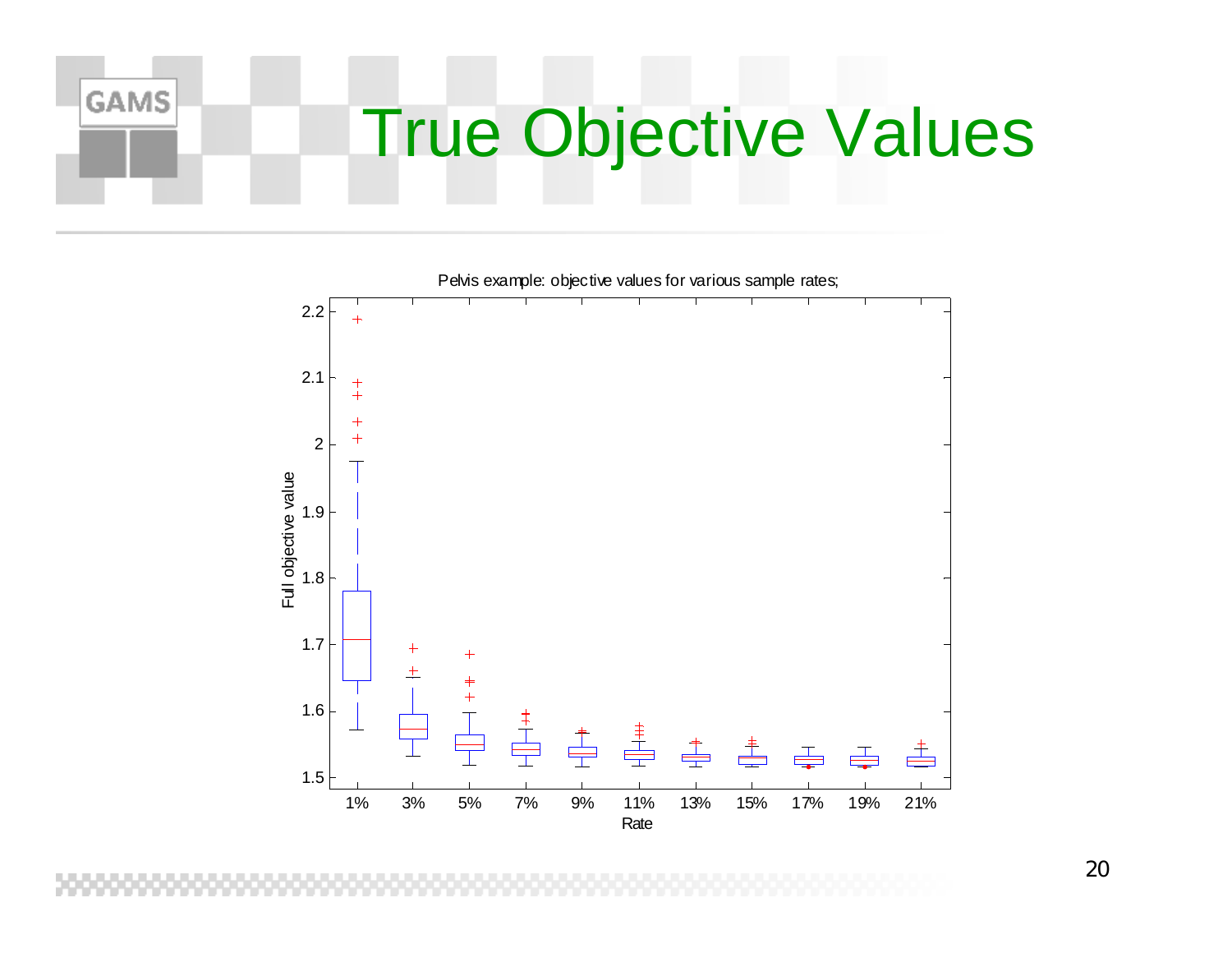## Naïve sampling fails

**Normal tissue** 

- Huge numbers of voxels
- Streaking effects undesirable (hot spots)
- **Service Service** Use 5x sample on 2<sup>nd</sup> largest structure
- **Small structures** 
	- Minimum sample size
- Homogeneity/min/max on PTV
	- $\mathcal{L}_{\mathcal{A}}$ 2x sample on PTV, rind sampling
- Large gradients on OAR's
	- 2x sample on OAR's
- Need adaptive mechanism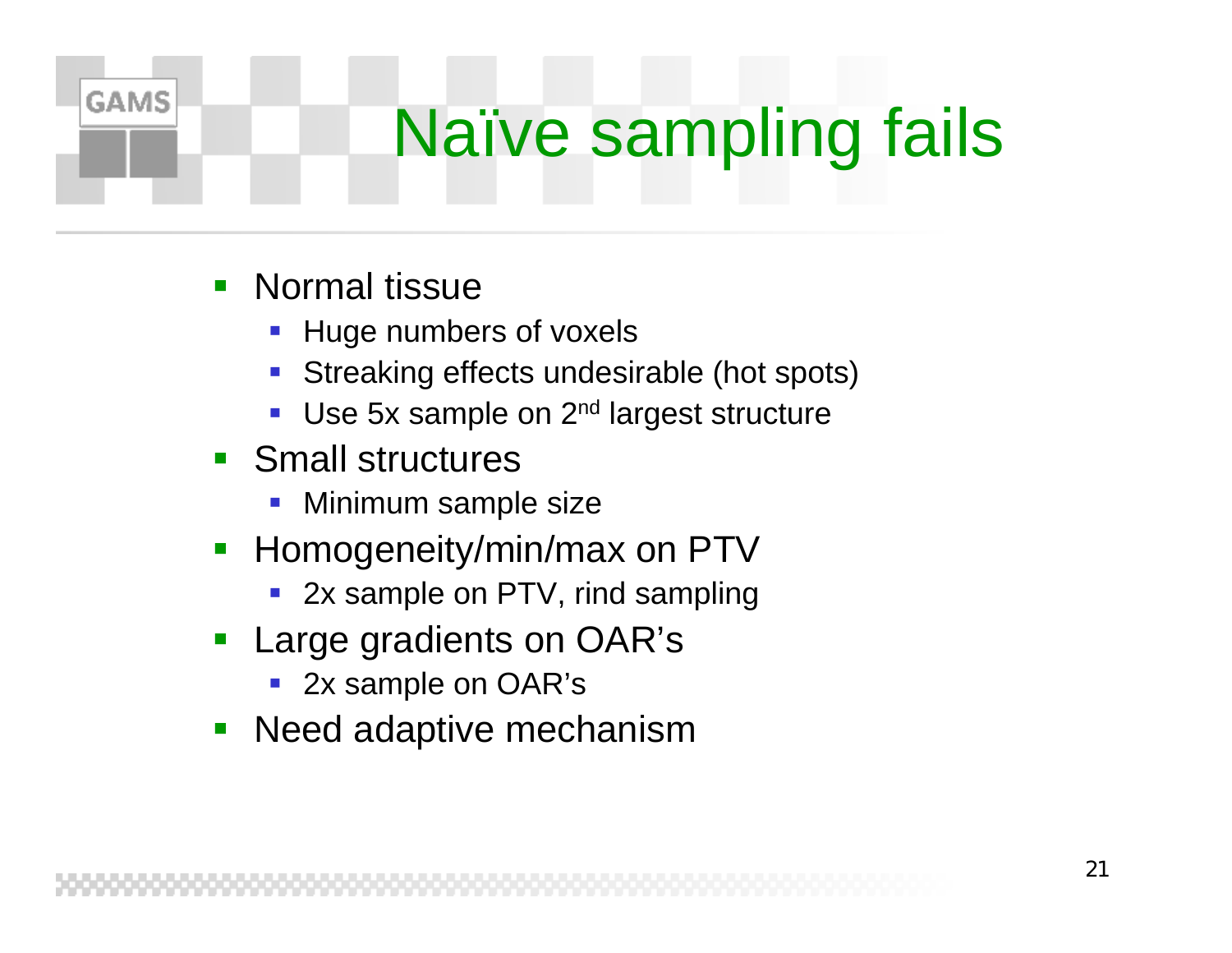## **GAMS** Sampling Issues

- **For Details see: Sampling Issues for** Optimization in Radiotherapy, by Michael C Ferris, David Shepard, Rikhardur Einarsson and Ziping Jiang. Preprint from ferris@cs.wisc.edu).
- **Three Phase adaptive Sampling proved to be** very successful
- We will only hint at sampling issues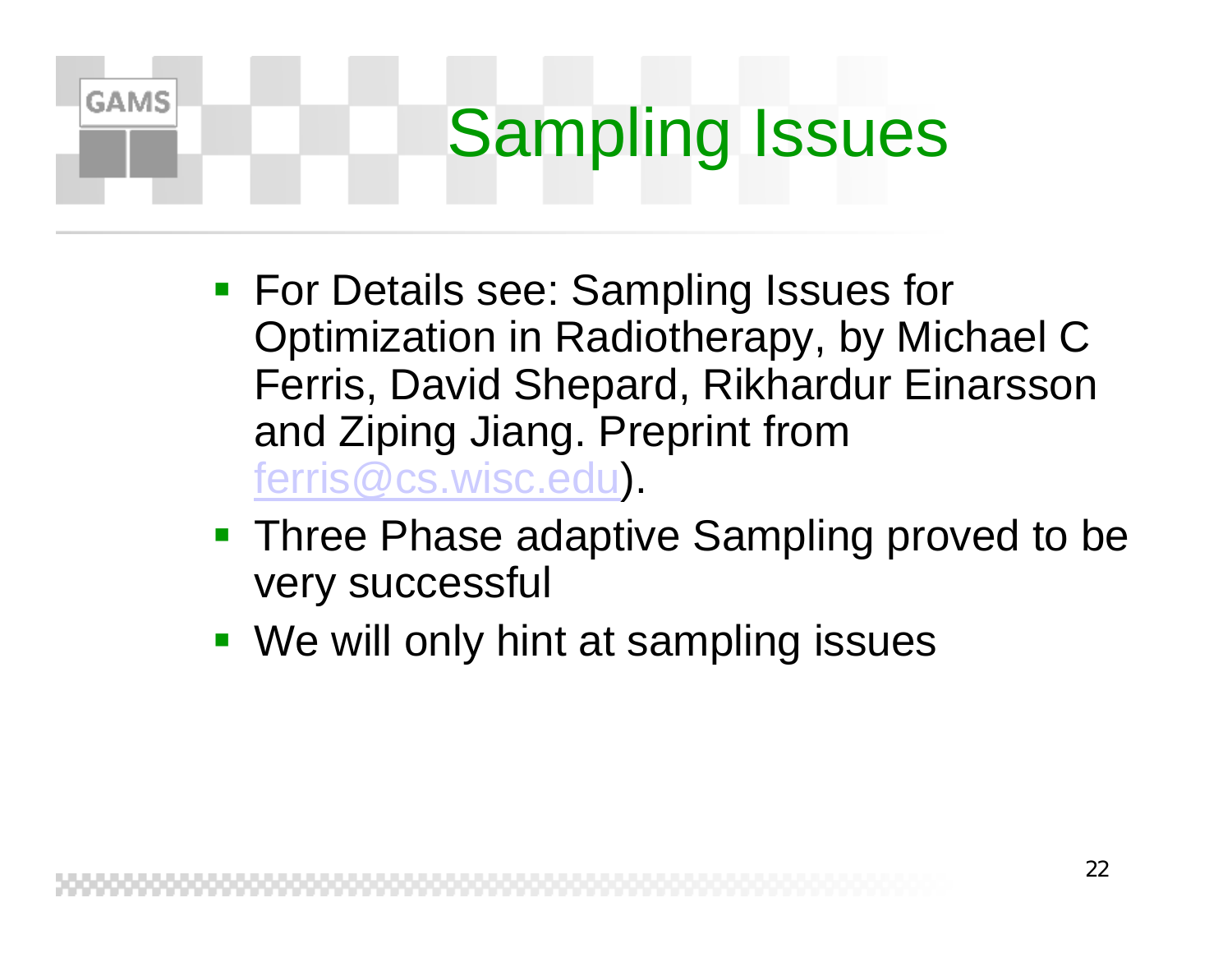

#### 23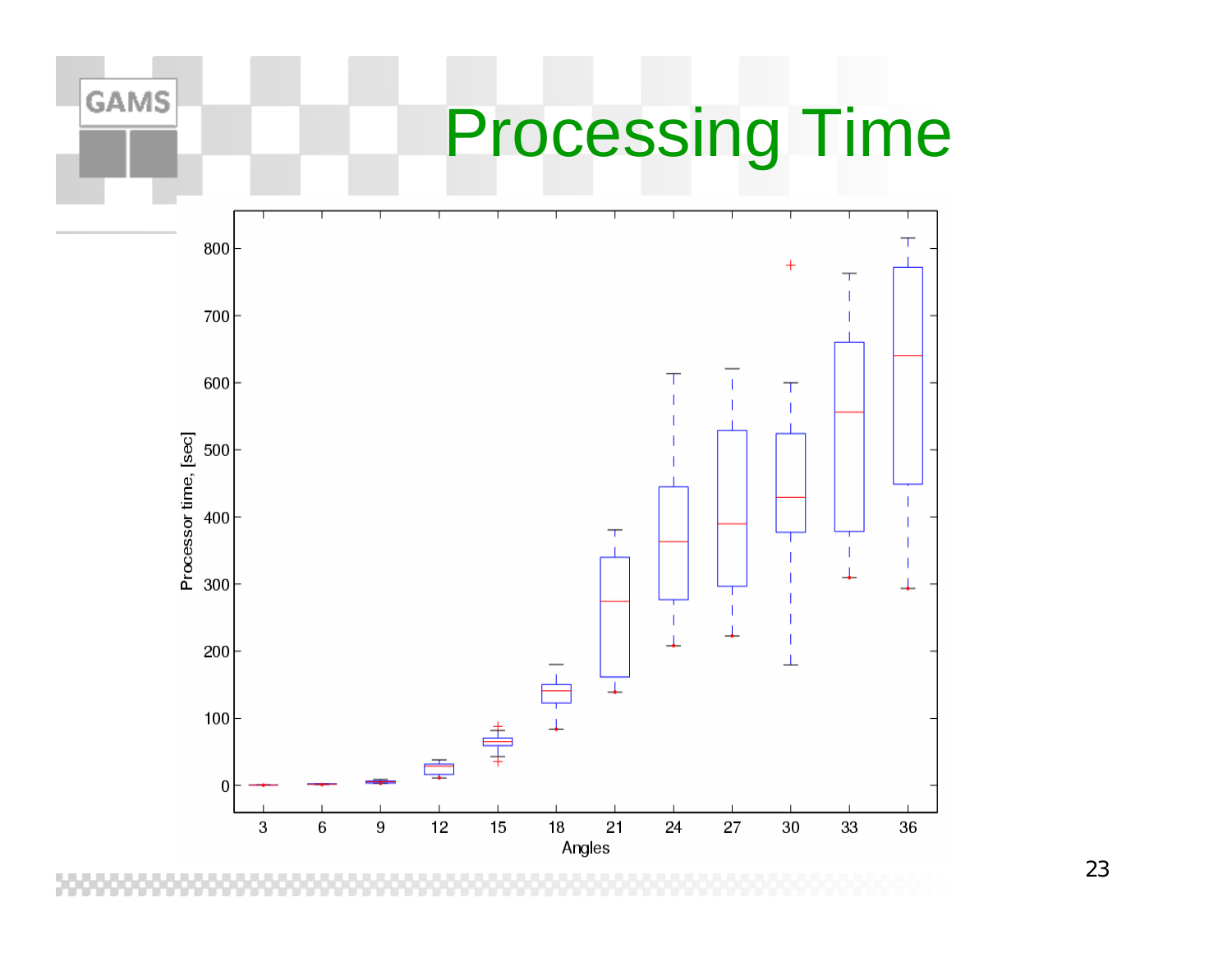## Angle Histograms





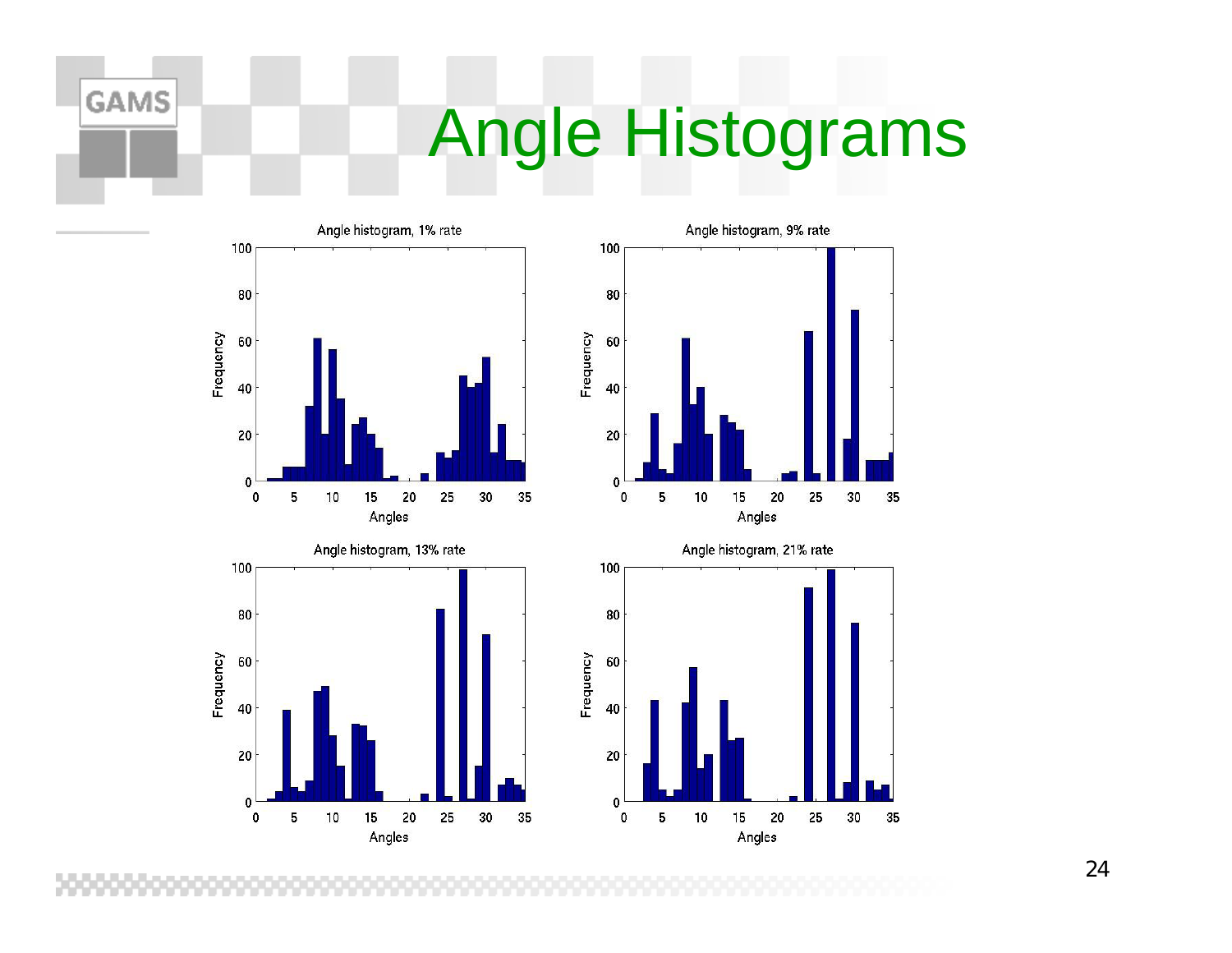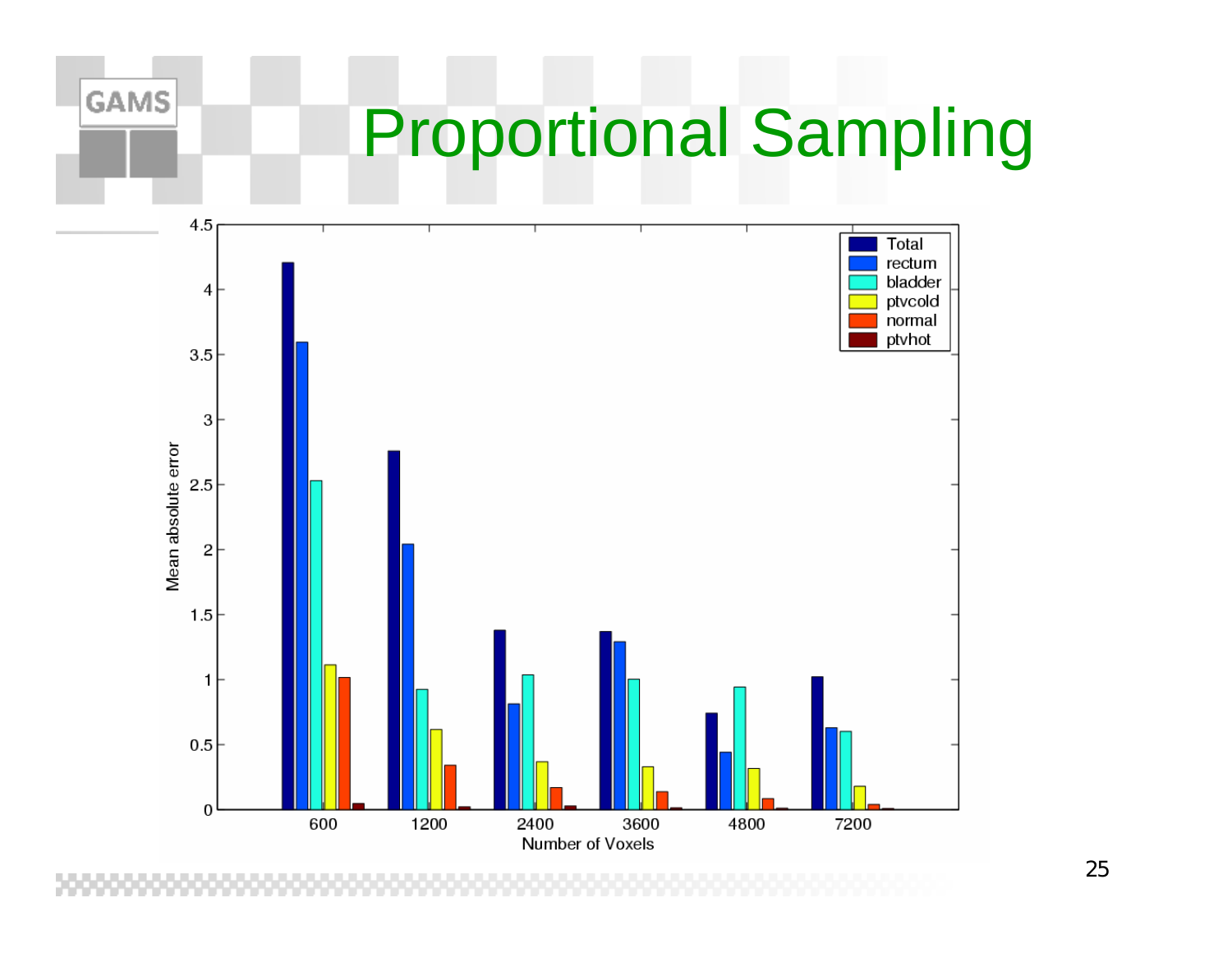### **GAMS** Three Phase Sampling

- Reduce solution time without compromising quality
- Phase I:
	- **Sample 10 times at low rate to predict angles to use**
	- Each structure sampled proportionally with largest structure sample limited
	- **Determine angles used in "best few" solutions**
- **Phase II:** 
	- **Increase sample rate, using only proposed angles**
- Phase III:
	- Increase sample rate, fix angles and wedge orientations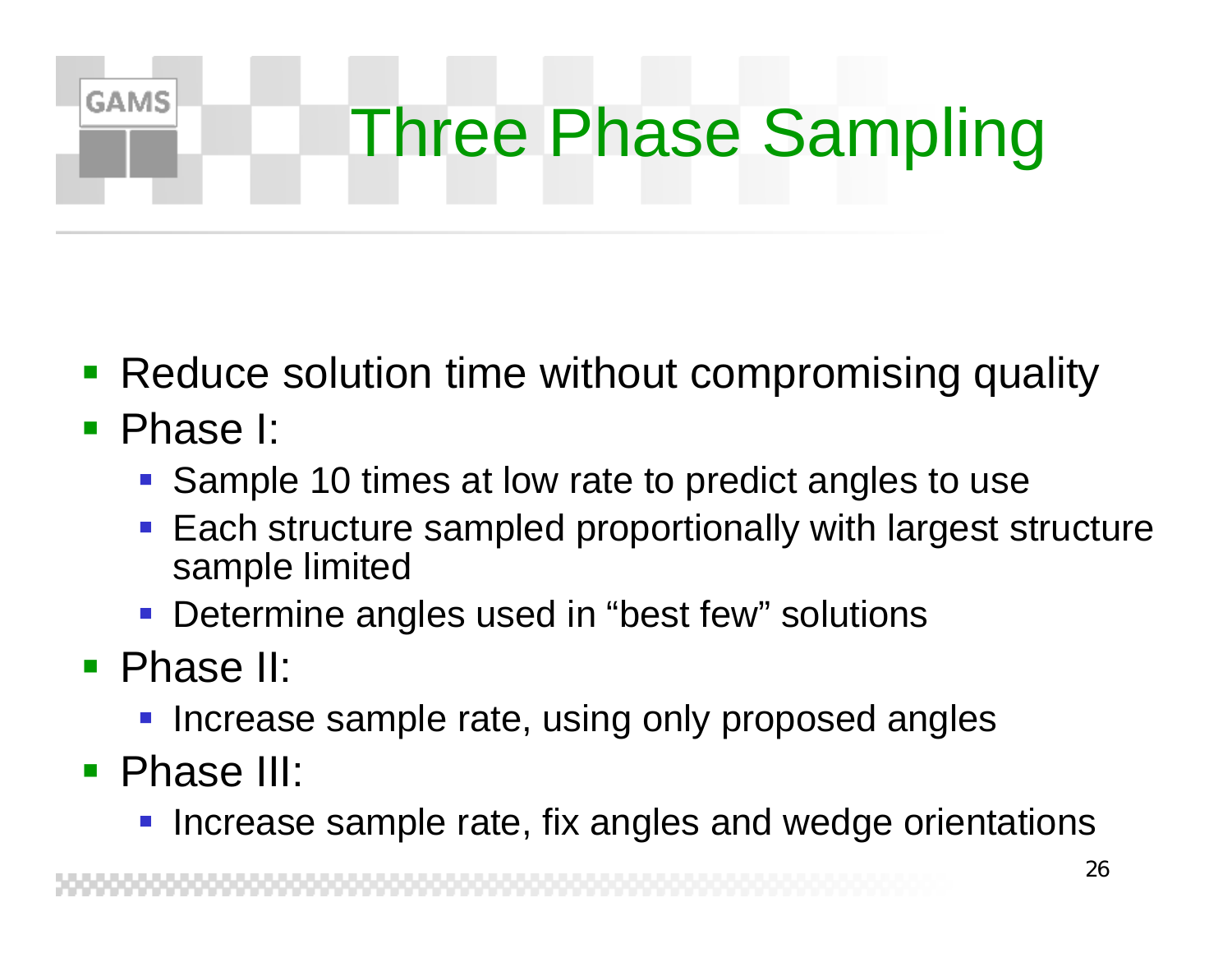## Sampling Process

- $\mathbb{R}^3$ Determine initial sample size
- **Phase I: use all angles**

- 10 sample LP's used to adapt sample
- 10 adapted sample LP's solutions determine
- **Phase II: use reduced set of angles** 
	- 10 sample MIP's determine
- **Phase III: use further reduce**  $\forall \mathcal{II}$ 
	- Refine sample, solve single MIP, highly accurate solution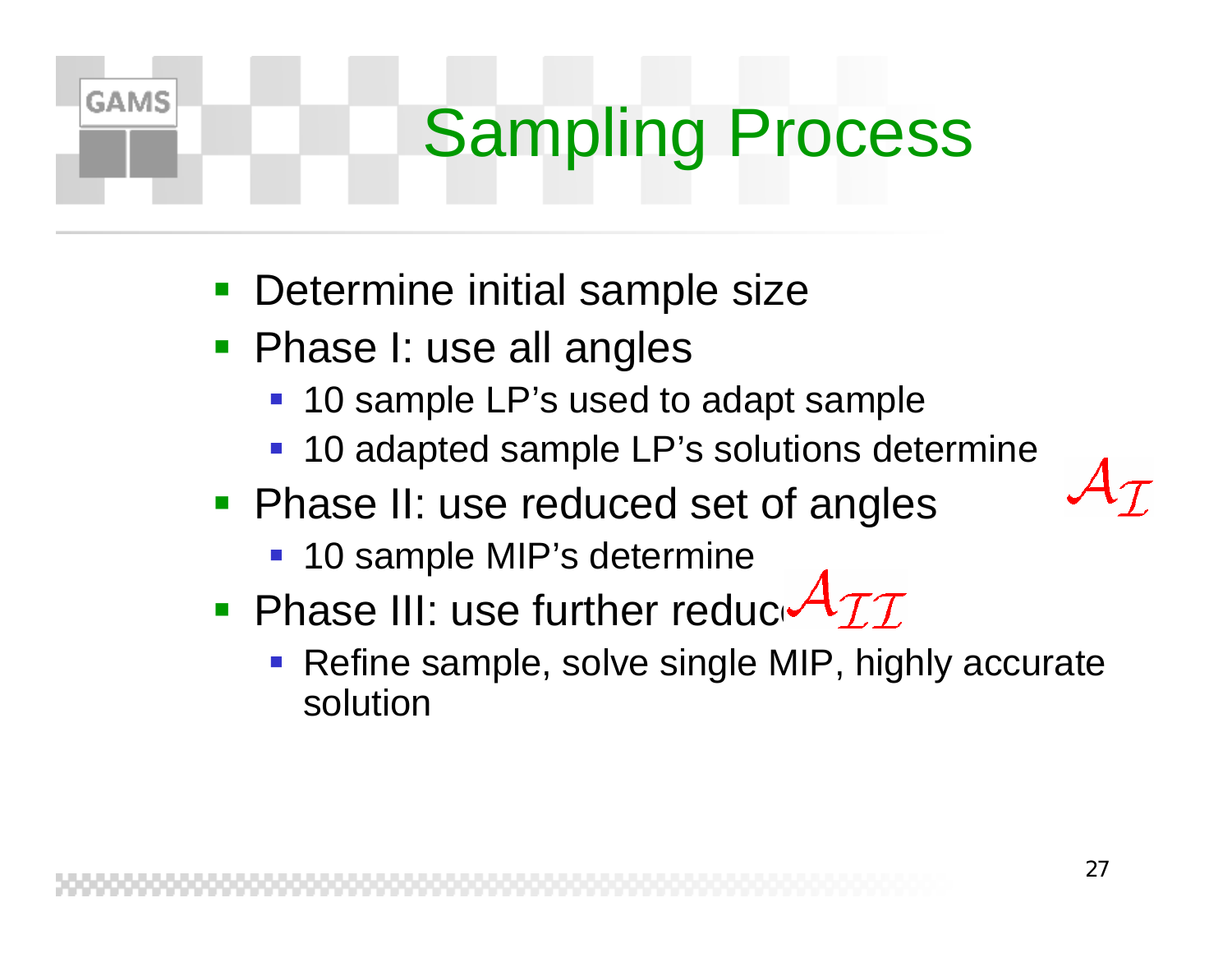## Patient Case Results

Head/neck case:

- **Service Service** Original time: 47,000 secs
- Phase I time: 5.26 secs/sample
- $\mathcal{L}_{\mathcal{A}}$ Phase II time: 51.21 secs/sample
- **Service Service** Phase III time: 2.91 secs/sample
- **Service Service** Solutions same: angles  $= 40, 140, 230$  (+ wedges)
- **Pancreas case:** 
	- Original time: 346,000 secs
	- Phase I time: 4 secs/sample
	- Phase II time: 77.31 secs/sample
	- Phase III time: 3.42 secs
	- Solutions same: angles =  $80, 290, 350$  (+ wedges)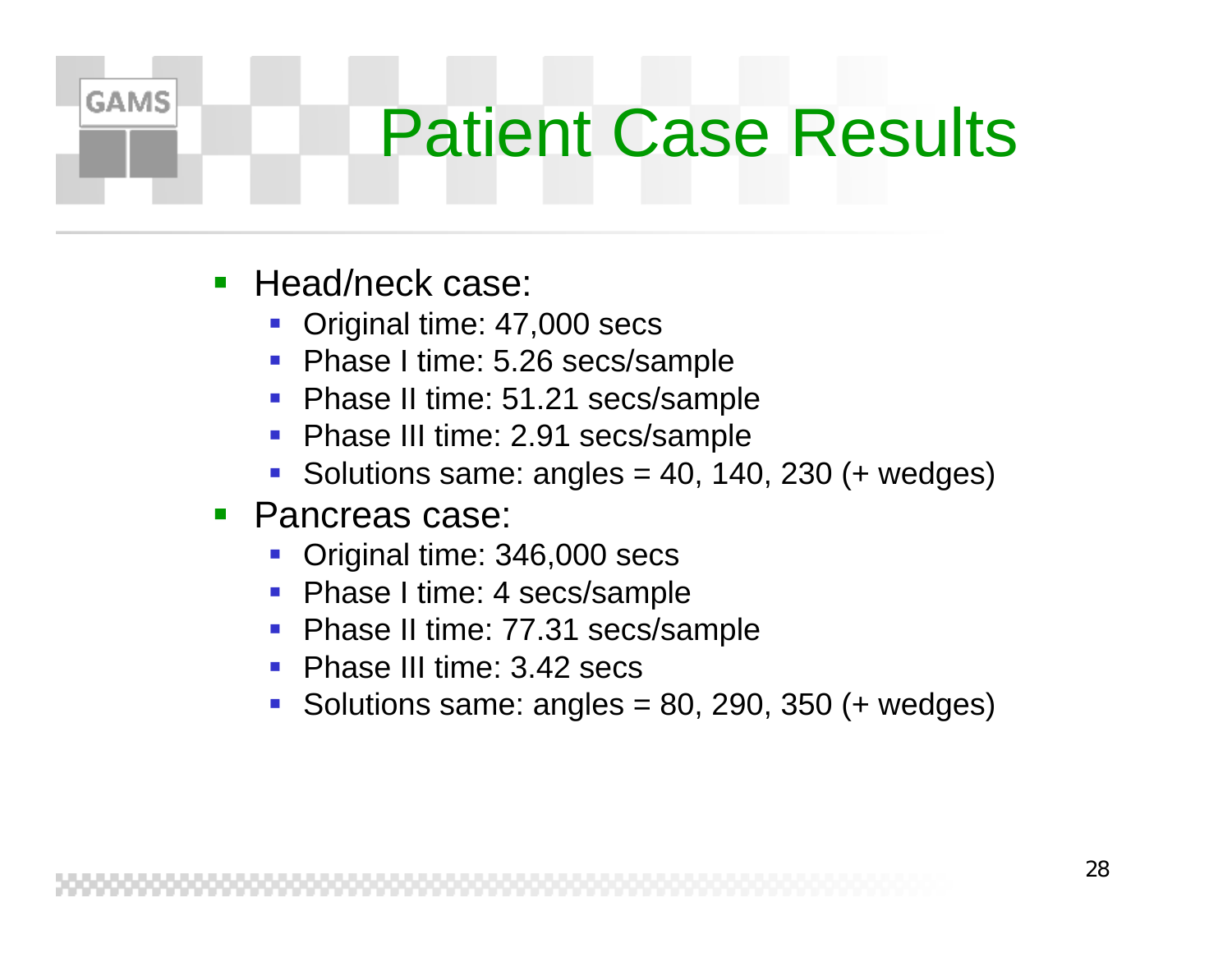## **GAMS** Pelvis case

- **Service Service** 3K prostate, 1.5K bladder, 1K rectum, 557K normal
- $\blacksquare$ Time for "full problem": 12.5K secs
- $\blacksquare$ Time Phase I: 32 secs/sample
- $\blacksquare$ Time Phase II: 18 secs/sample
- $\blacksquare$ Time Phase III: 147 secs
- $\blacksquare$ Solution: 80, 110, 130, 240, 270, 320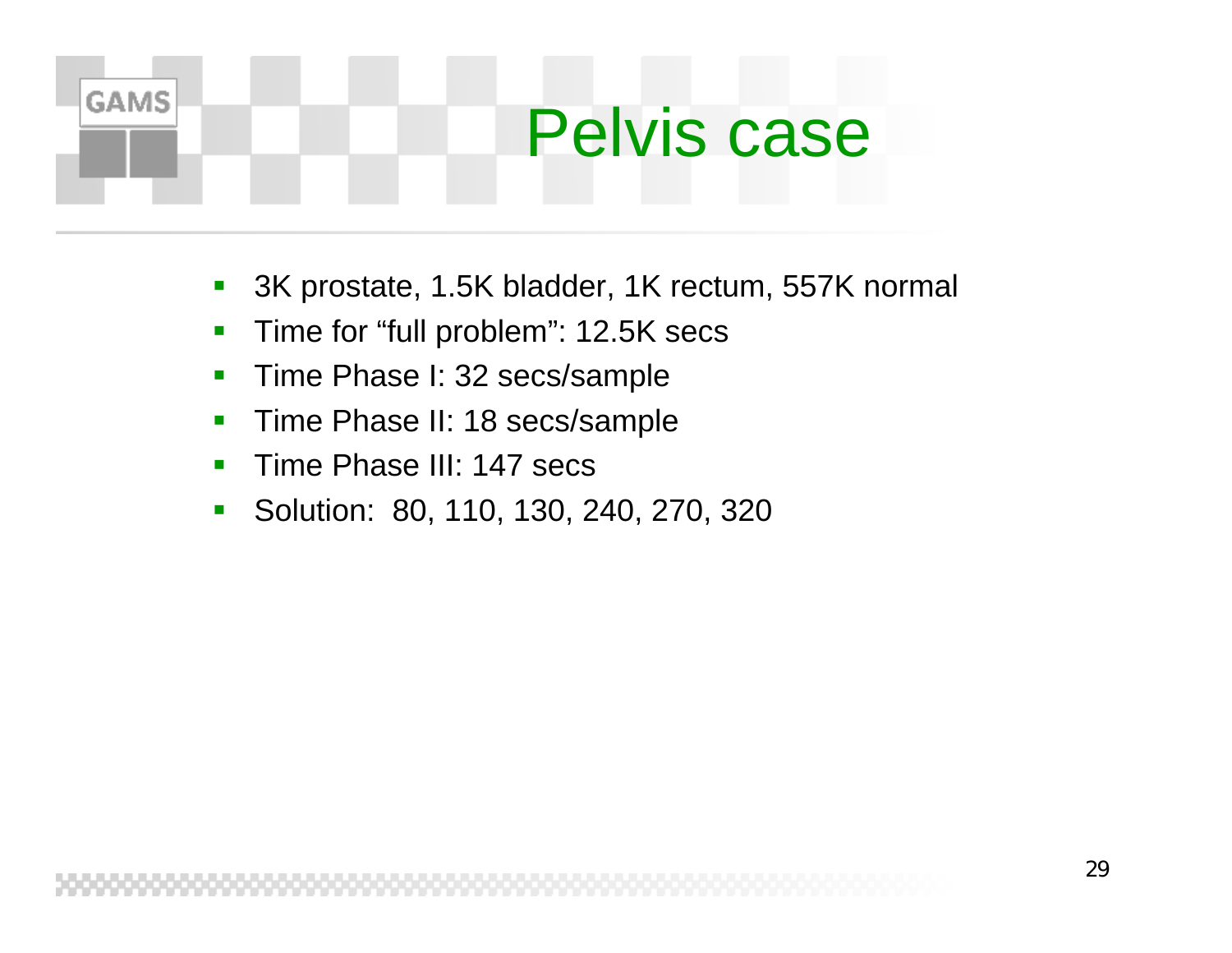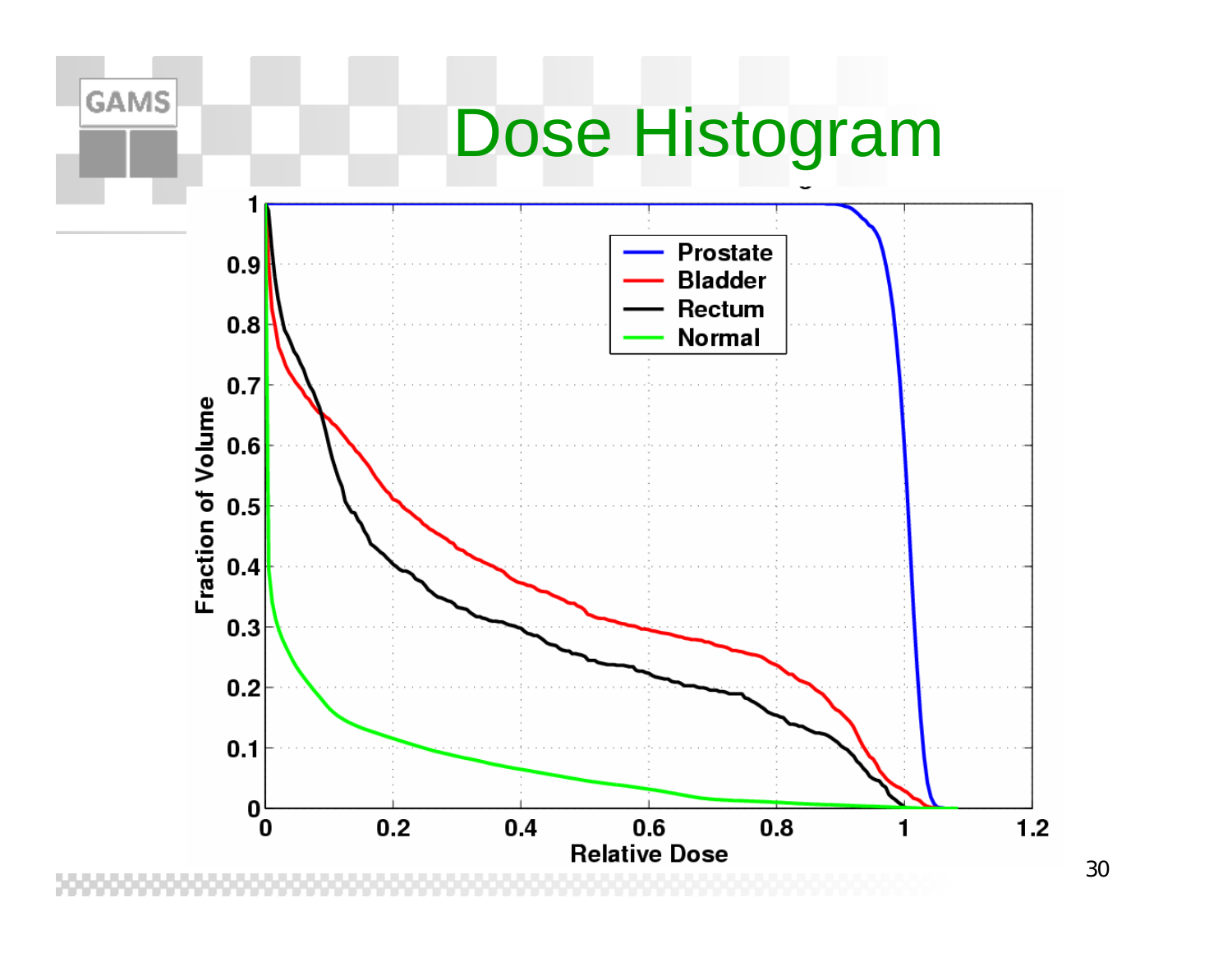## Axial Slice

**GAMS** 



31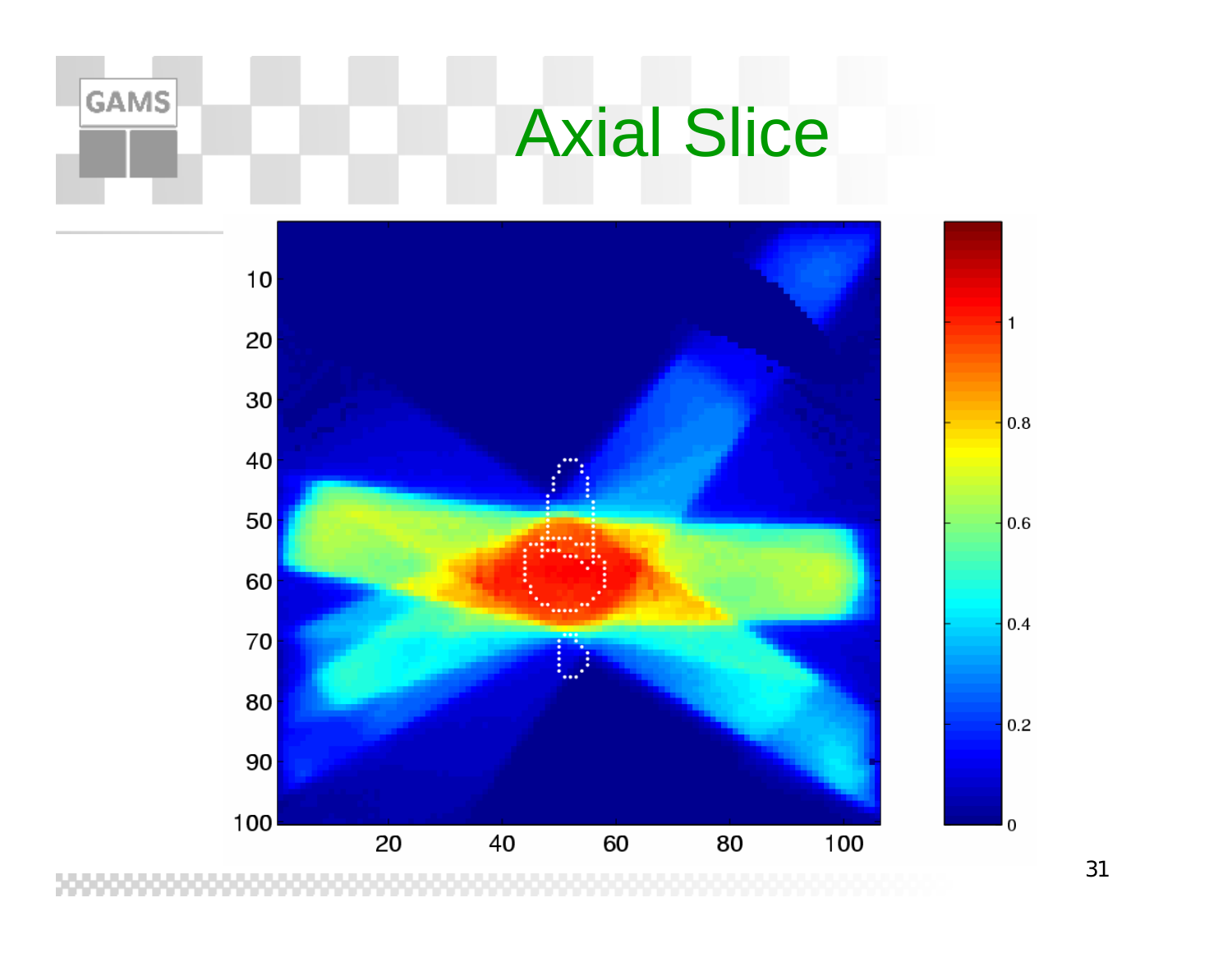## Key contributions

- Use multiple (small) samples and multiple phases to determine plan
- **Adaptive sampling via linear program solution**
- $\mathbb{R}^3$  High level branching via multiple samples and ranking
- **Significant time reductions without loss in** quality
- **Applicable to more general treatment** planning domains, and MIP applications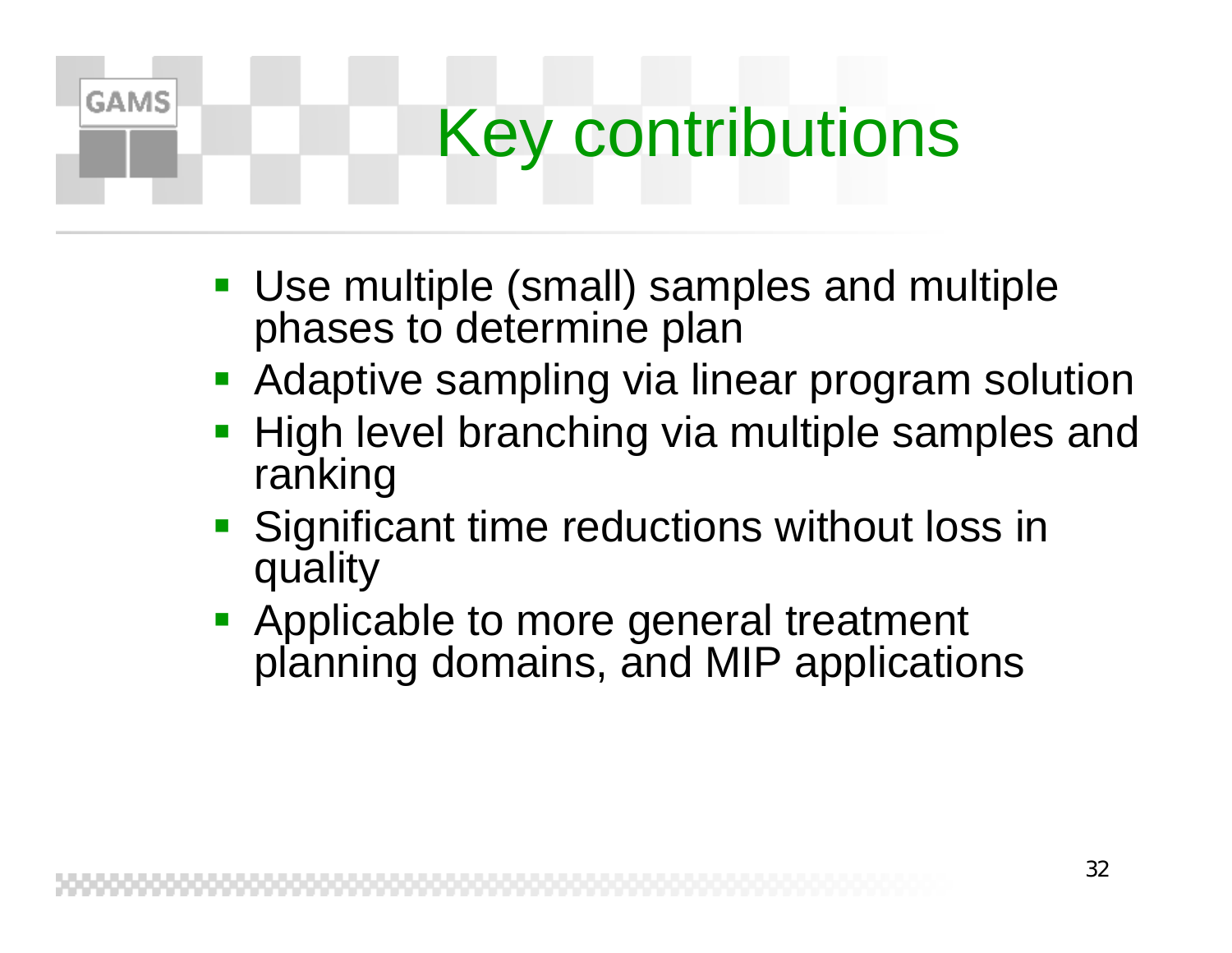## Remaining Issues

- **Overall solution times still high**
- **Would like to consider more angles**
- **Work with higher sampling rates**
- **Use more samples**

- **Exhausted smart modeling**
- **Considerer high throughput computing**
- **How to convert from serial to parallel** and distributed computing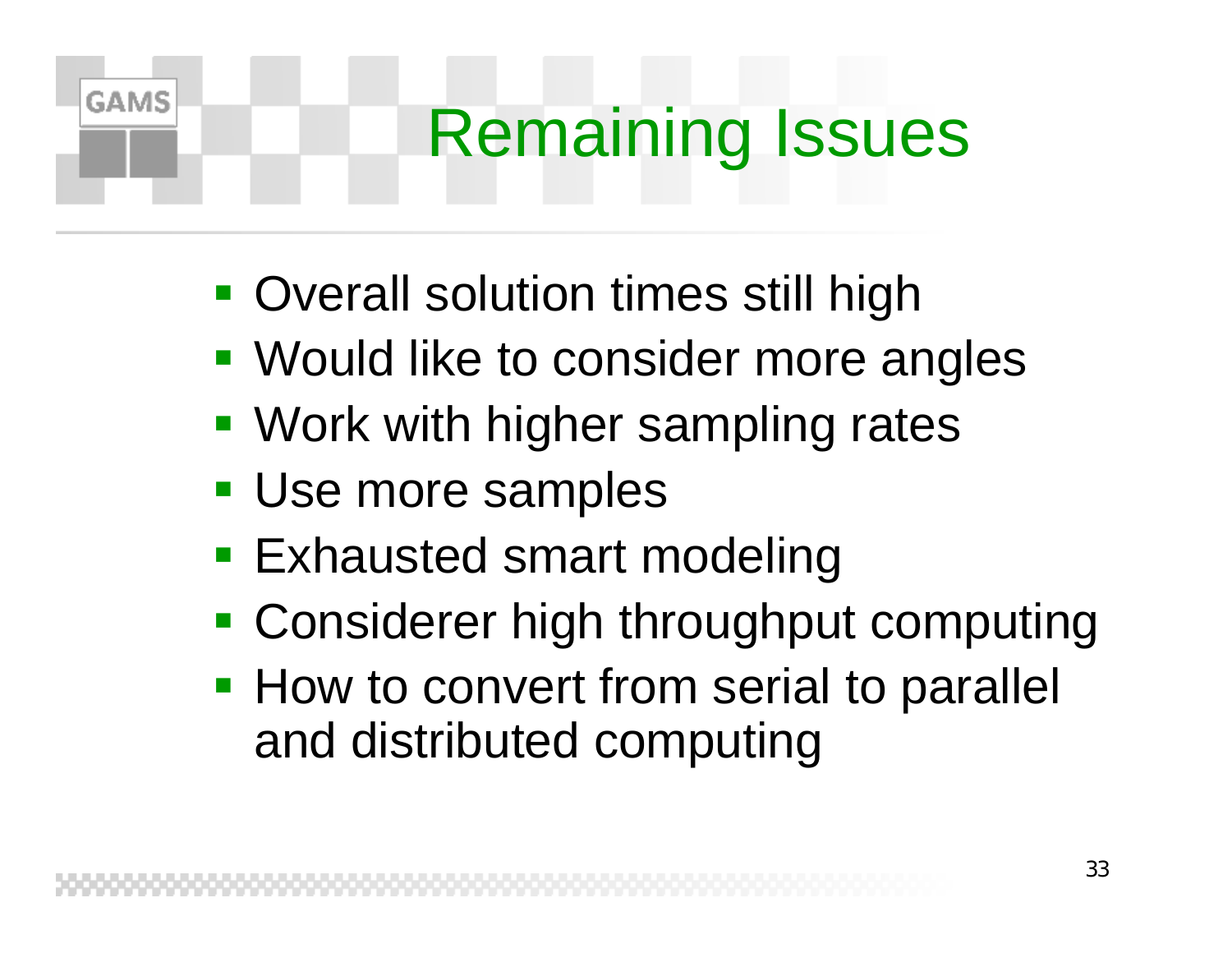## New Opportunities

- **The original model was implemented in** GAMS and used CPLEX
- GAMS introduced an experimental grid computing facility
- **High Throughput Computing via the** Condor system and the SUN Grid Engine connected to GAMS
- **Multi CPU desktop systems available**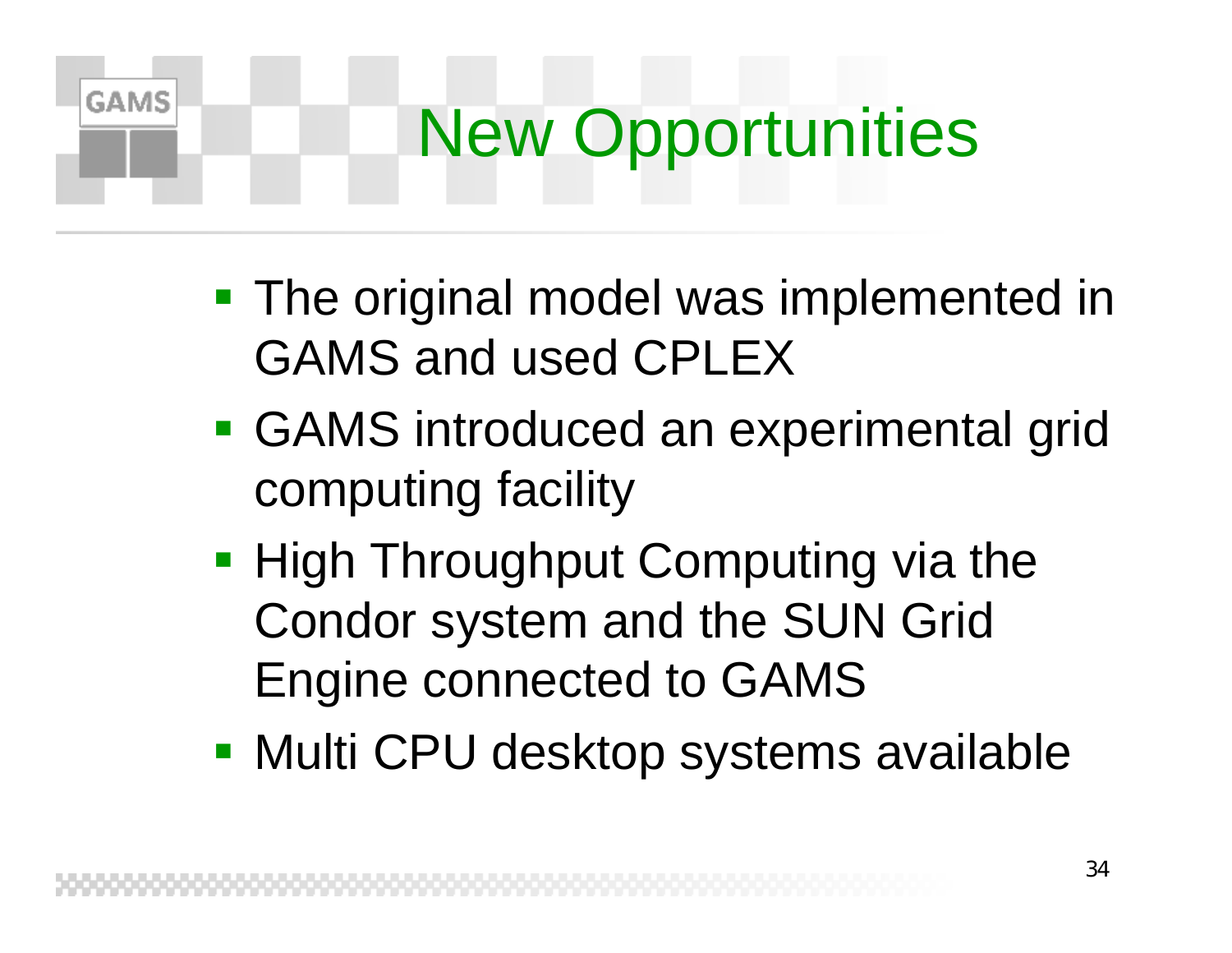## What is Grid Computing?

- **A pool of connected computers** managed and available as a common computing resource
	- **Allows parallel task execution**
	- **Allows effective sharing of CPU power**
	- **Licensing issues**

- **Scheduler handles management tasks**
- Can be rented or owned in common
- E.g. Condor, Sun Grid Engine, Globus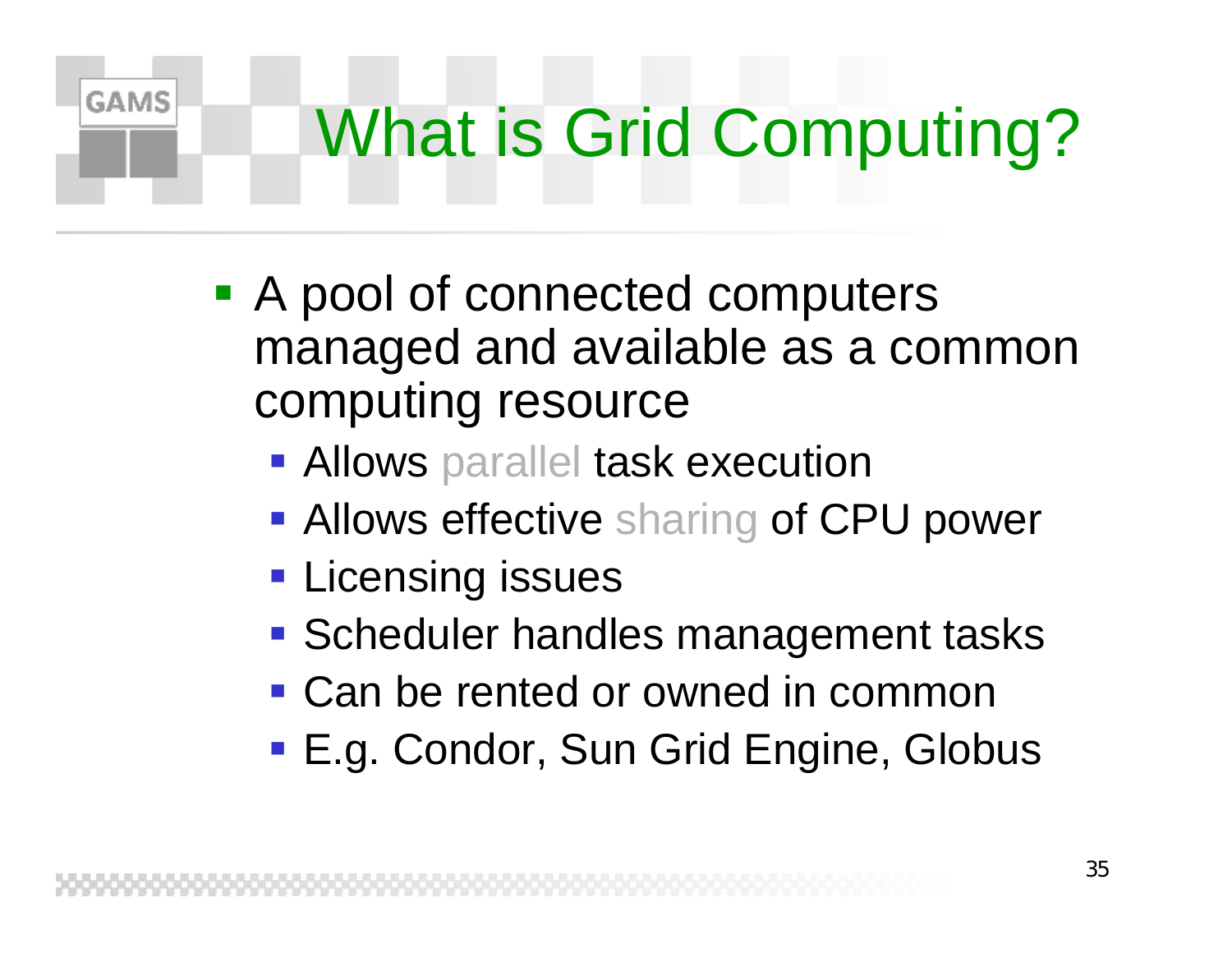## Economics of Grid Computing

- $\frac{1}{2}$  Yearly cost, 2-CPU workstation: \$5200
	- Hardware \$1200

- Software \$4000
- $\frac{1}{2}$ **Hourly cost on the grid: \$2** 
	- \$1/hour for CPU time (to grid operator)
	- \$1/hour for software (GAMS, model owner)
- **1 workstation == 50 hrs/week grid time**
- **Up-front vs. deferred, as-needed costs**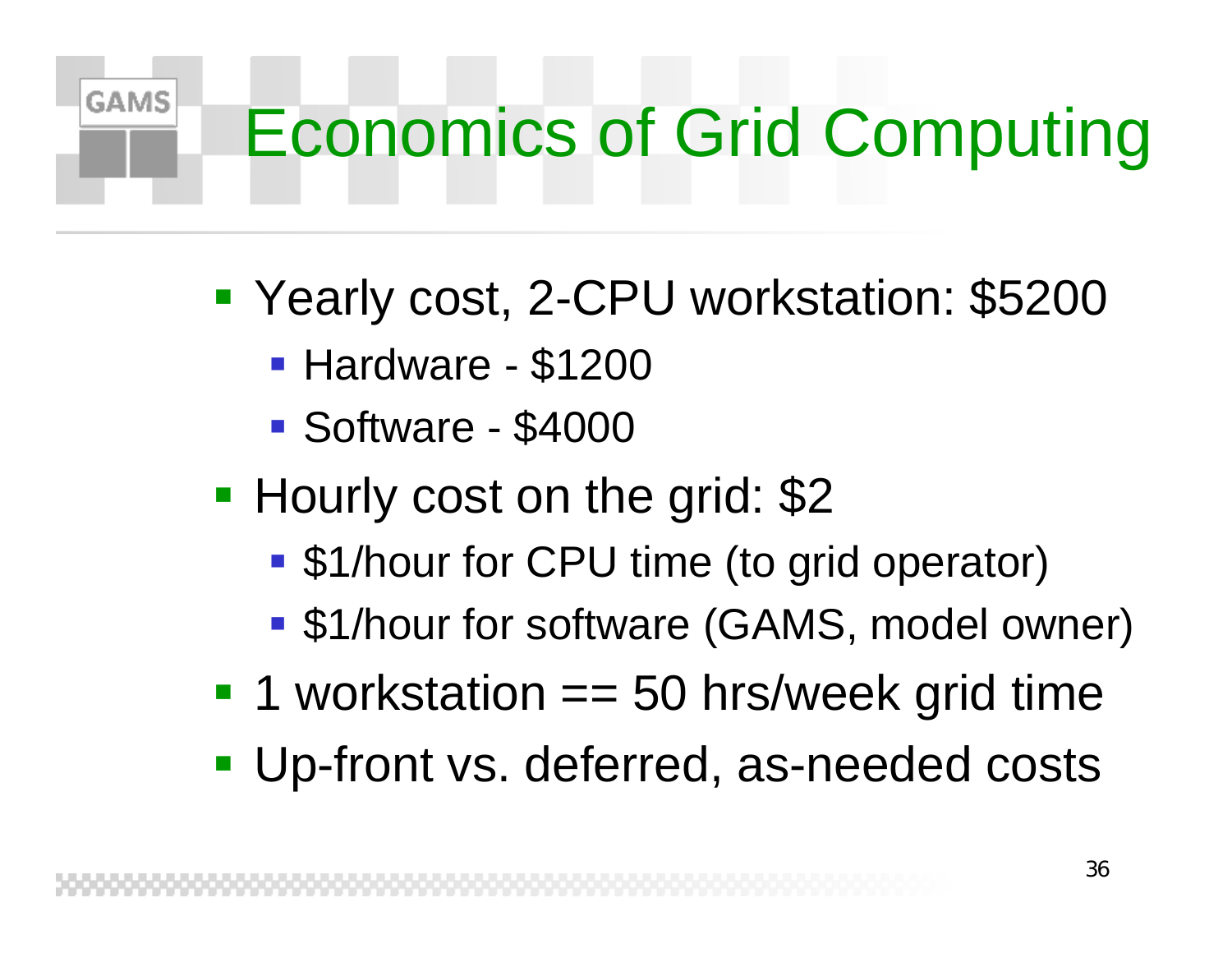## Use a GAMS Grid

- **Solve the samples in parallel, e.g.** 
	- **200 CPUs: 15 minutes**
- $\mathbb{R}^3$ Marginal cost is \$100

- No programming required (almost)
- **Model stays maintainable**
- **Separation of model and solution** maintained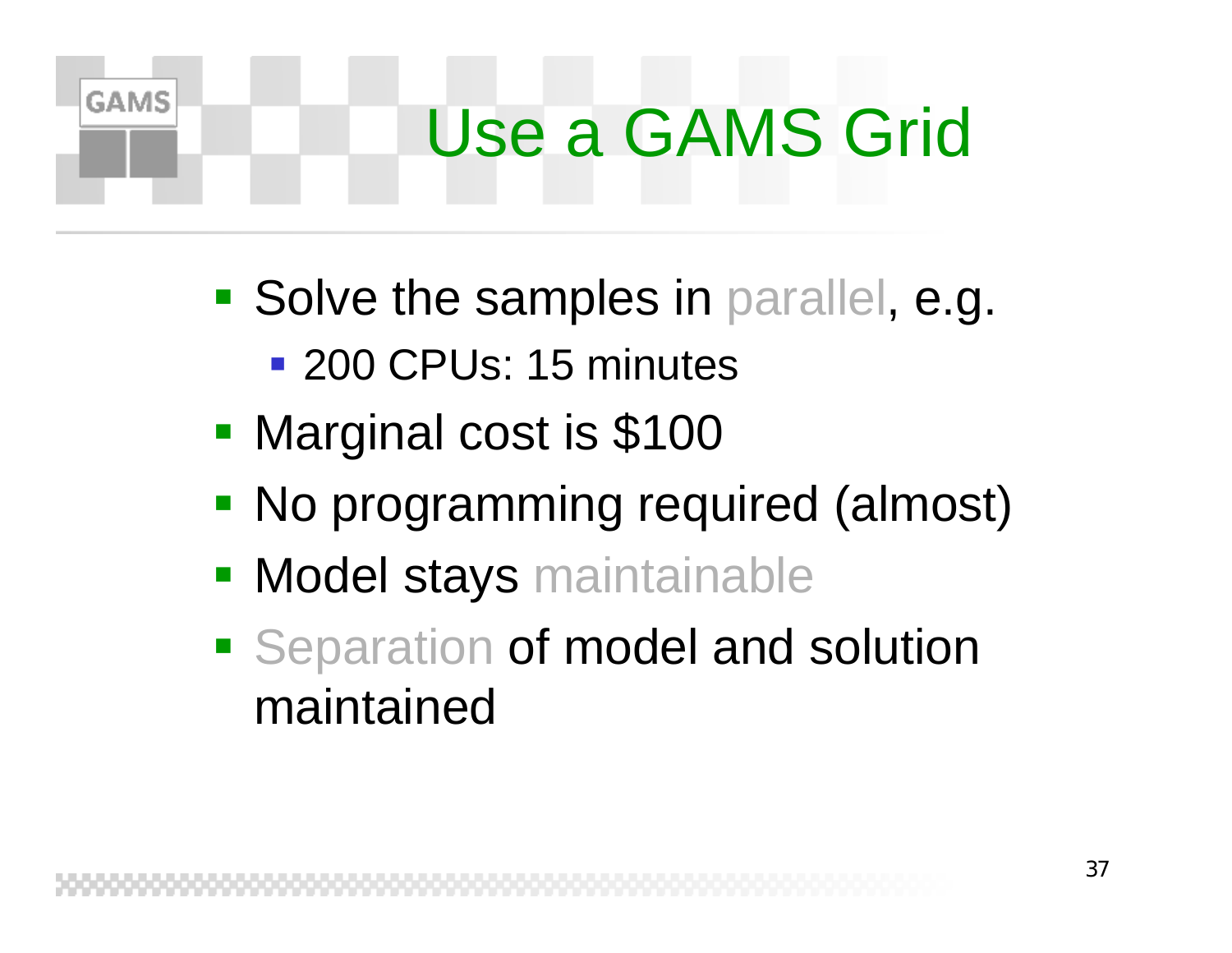## Results for 4096 MIPS

- **Submission start Jan 11 at 16:00 pm**
- All job submitted by Jan 11 at 23:00 pm
- **All jobs returned by Jan 12, 12:40 pm** 
	- 20 hours wall time, 5000 CPU hours
	- **Peak number of CPUs: 500**
- **Different Instance:**

**GAMS** 

■ 24 hours wall time, 3000 CPU hours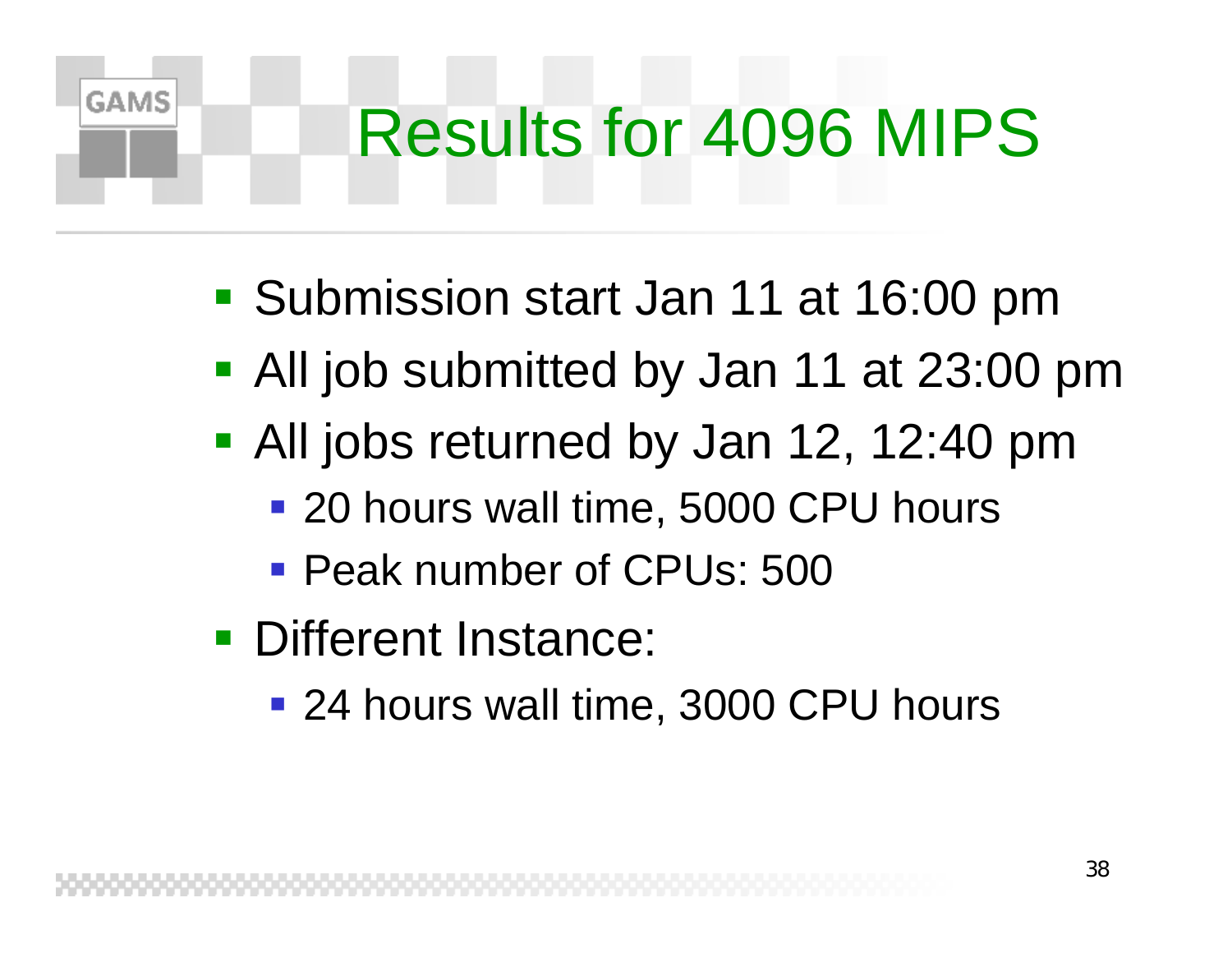

## Condor Pool Statistics



39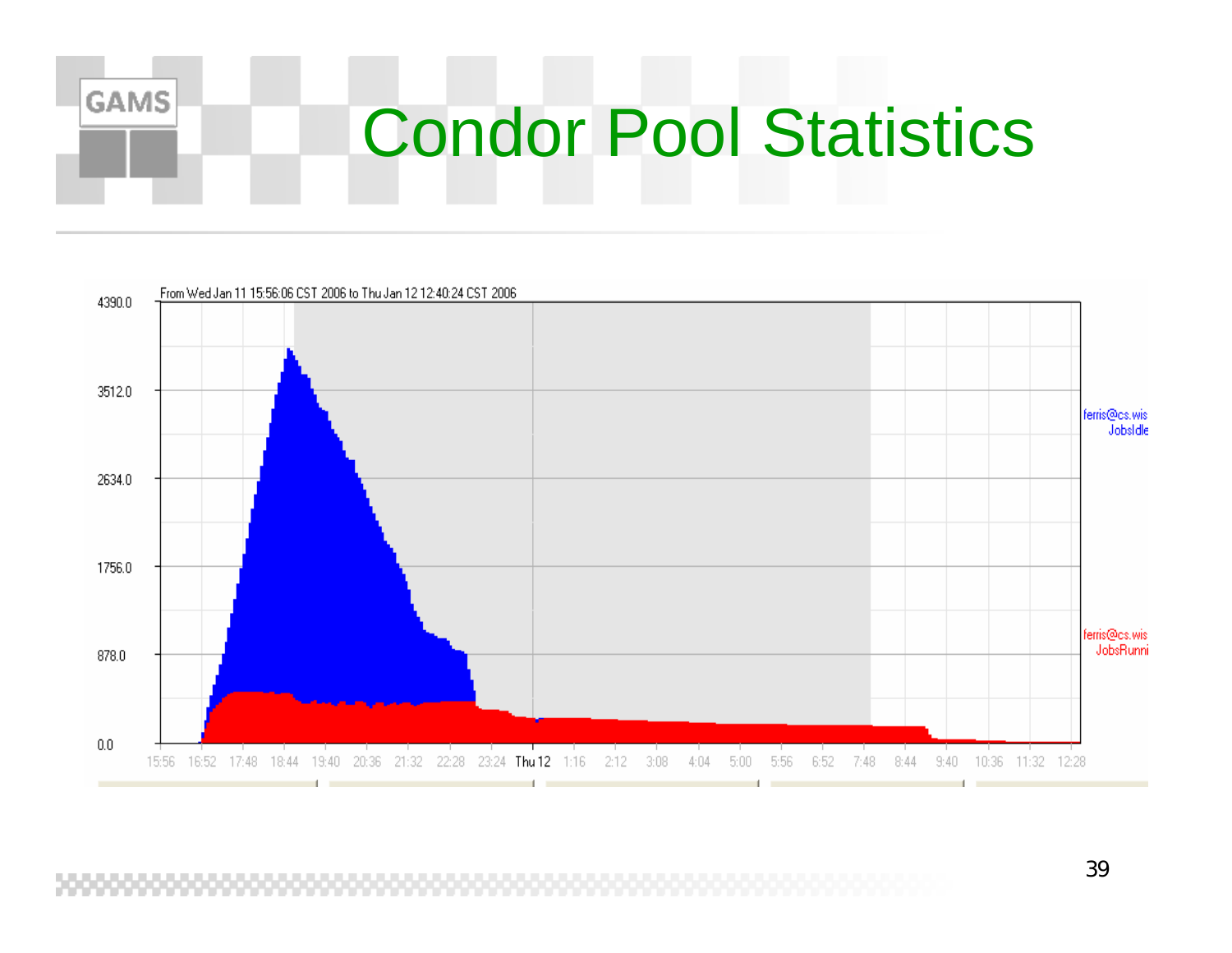

**loop**(s,

 $b(i) = \text{dem}(s,j);$ 

**Solve** tr using lp minimizing z;

 $repx(s,i,j) = x.l(i,j);$ 

 $repy(s, 'solvestat') = tr.solvestat;$ 

 $repy(s, 'modelstat') = tr.modelstat$ ;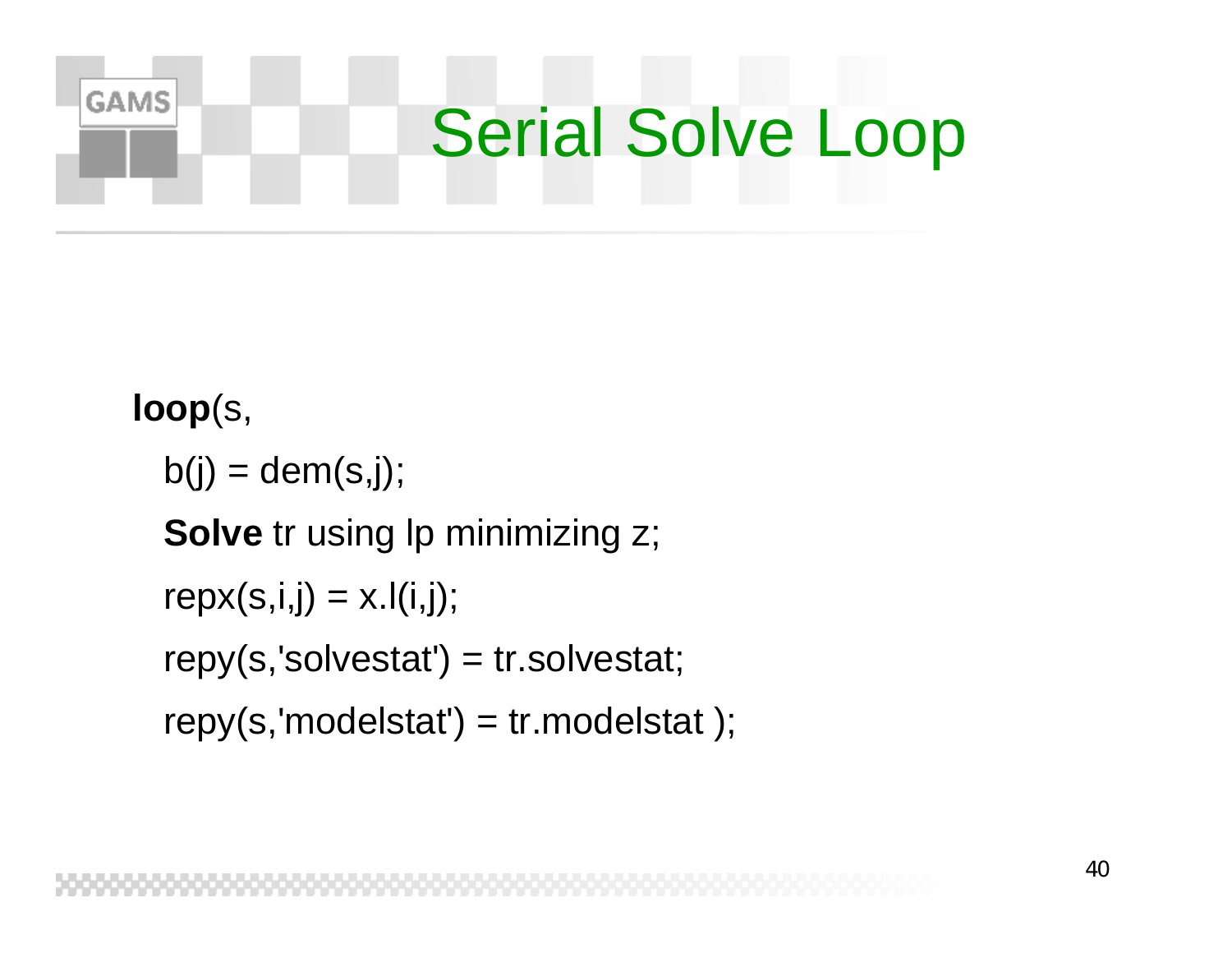## **GAMS** Solve Submit Loop

parameter **h(s)** store the instance handle; tr.solvelink =  $3$ ;  $\frac{1}{10}$  turn on grid option loop(s,

 $b(j) = \text{dem}(s,j)$ 

Solve tr using Ip minimizing z;

h(s) = tr**.handle** ); // save instance handle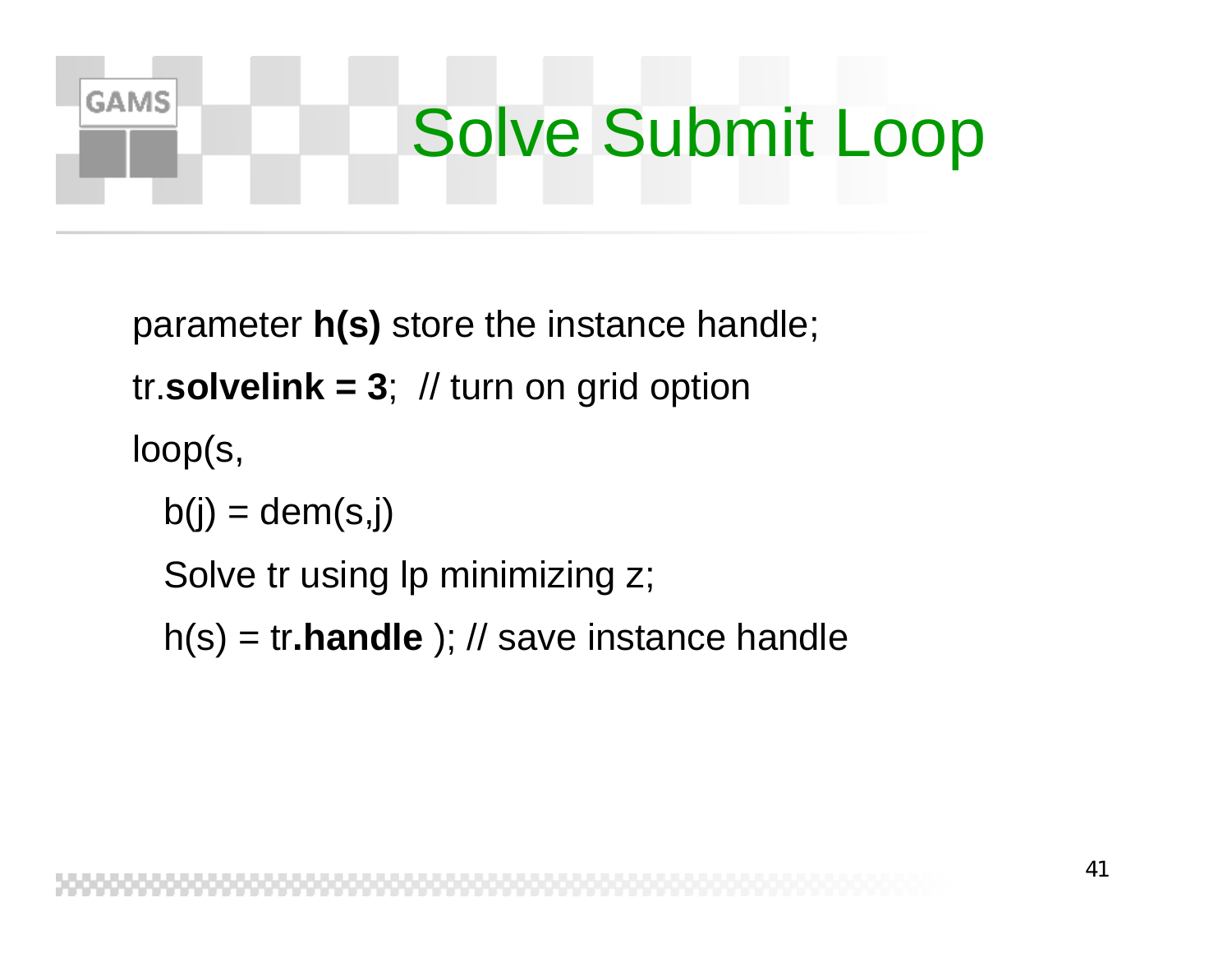## **GAMS**

## Solution Collection Loop

Repeat

loop(s\$h(s),

```
if(handlestatus(h(s))=2,
```
tr.handle = handle(s); **execute\_loadhandle** tr;

 $repx(s,i,j) = x.I(i,j); repy(s,'solvestat') = tr.solvestat;$ 

 $repy(s, 'modelstat') = tr.modelstat;$ 

display\$**handledelete(h(s))** 'Could not remove handle';

 $h(s) = 0$ ) ; // indicate solution is loaded

if(card(h), execute 'sleep 1');

```
until card(h) = 0 or timeelapsed > 100;
```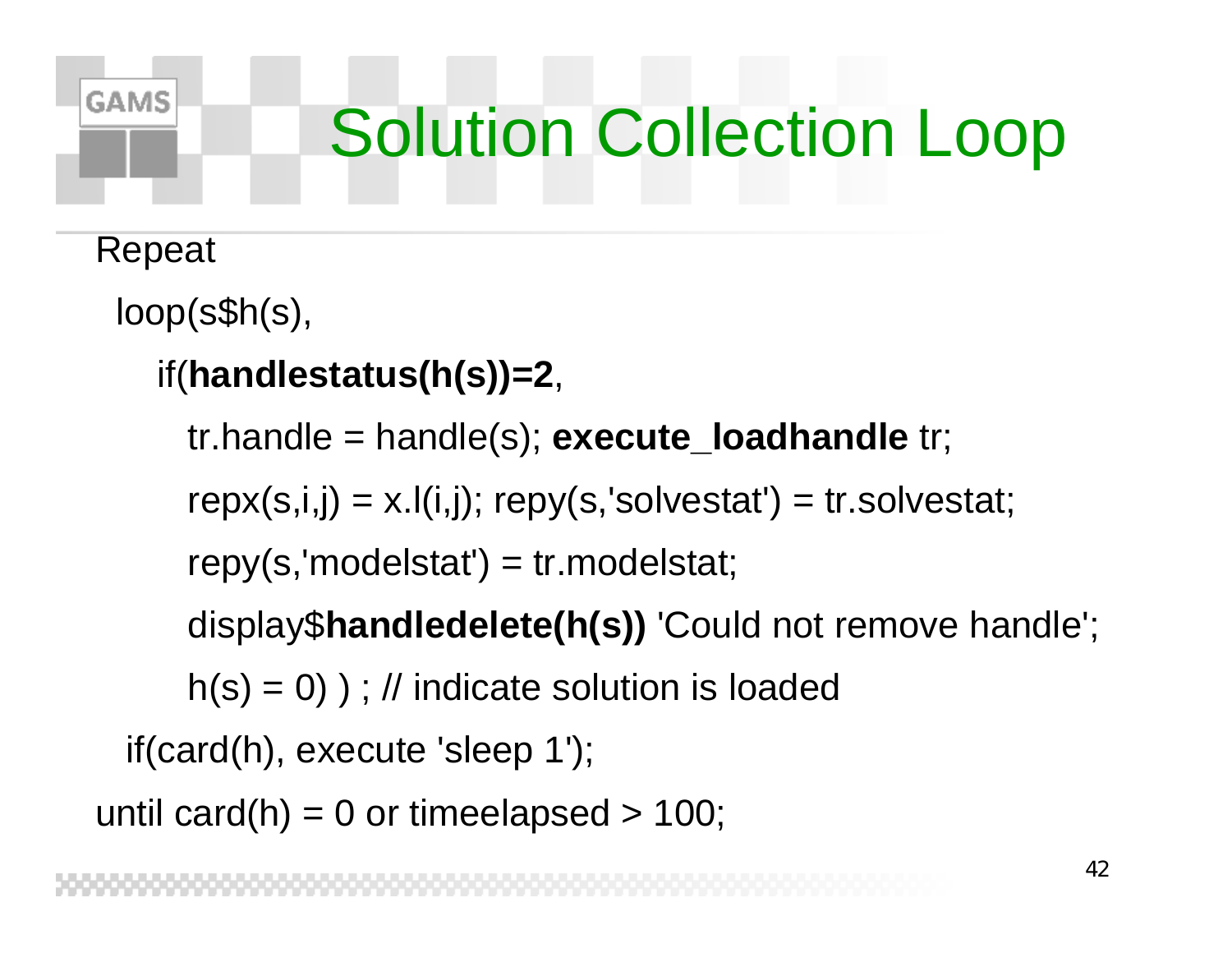## Grid Specifics Scripts

echo "#!/bin/bash" > \${3}runit.sh echo  $$1$   $$2$   $\rightarrow$   $$3}$ runit.sh echo **gmscr\_ux.out** \$2 >> \${3}runit.sh echo mkdir \${3}finished >> \${3}runit.sh chmod 750 \${3}runit.sh  $${3}$ runit.sh > /dev/null &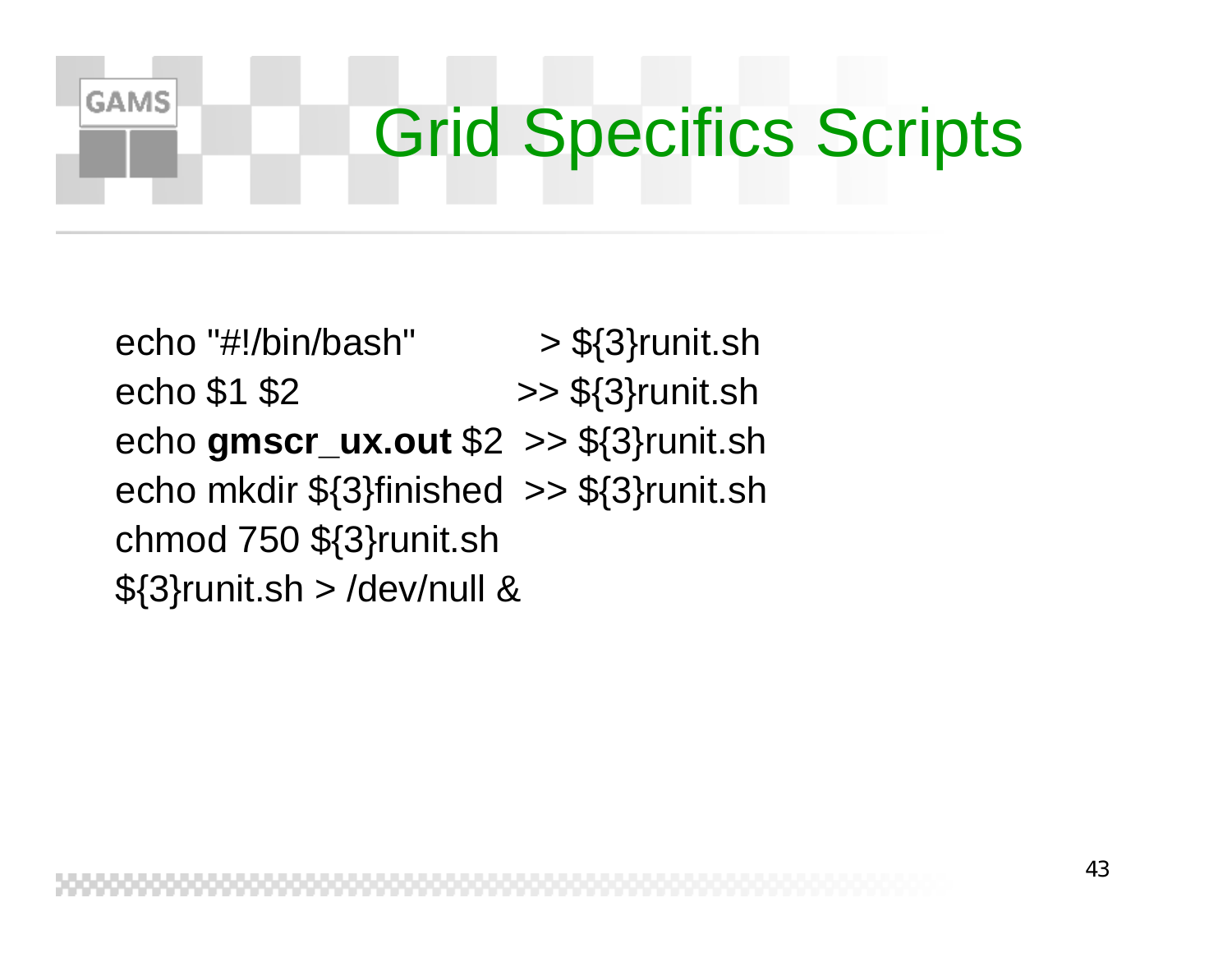## Sample Submit Script

 $@$  echo off  $\geq %3$  runit.cmd echo %1 %2 >> %3runit.cmdecho **gmscr\_nx.exe %2** >> %3runit.cmd echo mkdir %3finished >> %3runit.cmdecho echo exit >> %3runit.cmd start /b /BELOWNORMAL %3runit.cmd <sup>&</sup>gt; nul